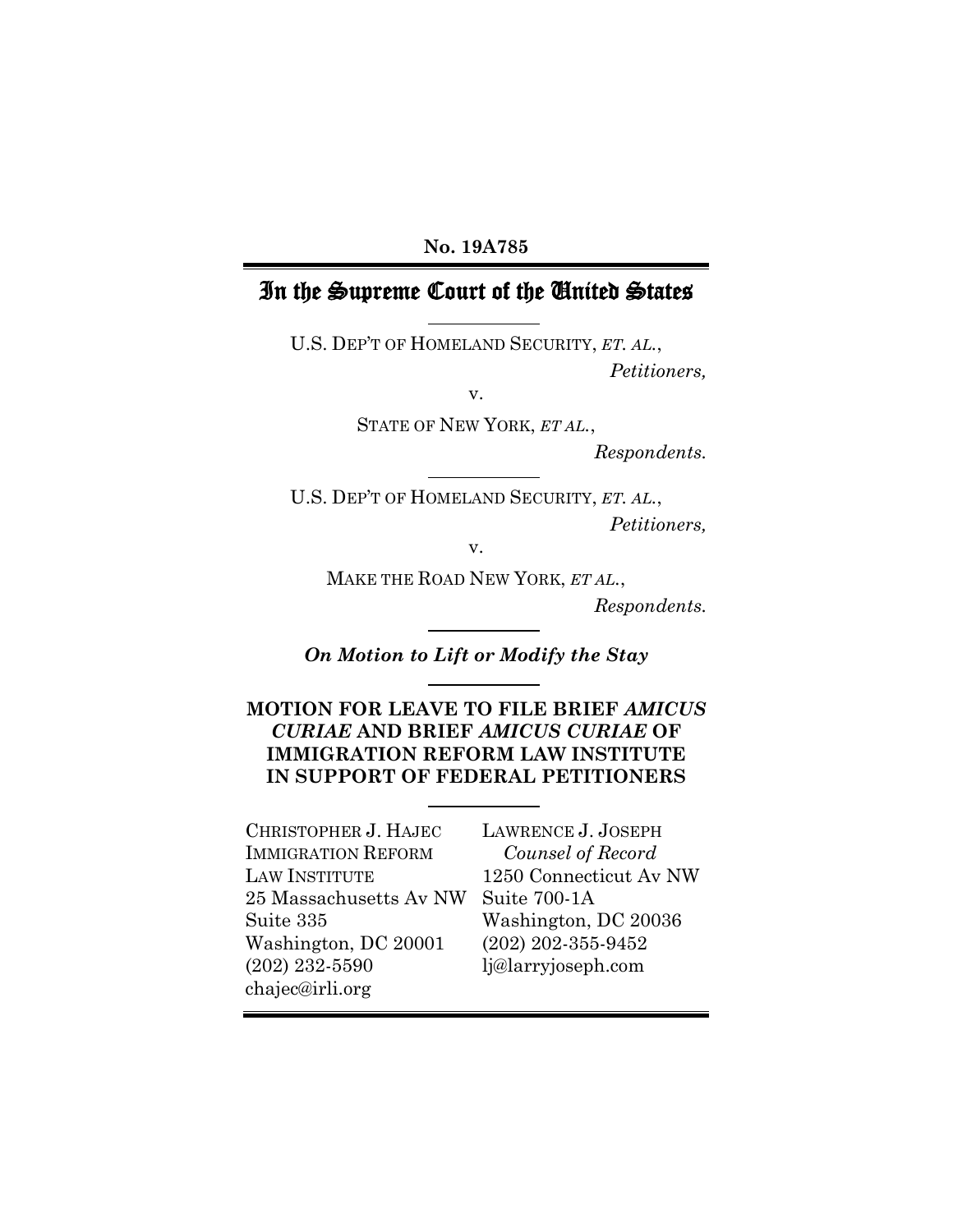### **MOTION FOR LEAVE TO FILE BRIEF**  *AMICUS CURIAE*

Movant Immigration Reform Law Institute ("IRLI") respectfully seeks leave to file the accompanying brief as *amicus curiae* in support of the application to stay the injunctive relief entered by the district court in these matters.\* The federal government takes no position on IRLI's motion, and the other parties have not indicated a position on this motion.

#### **IDENTITY AND INTERESTS OF MOVANT**

The Immigration Reform Law Institute ("IRLI") is a nonprofit 501(c)(3) public interest law firm dedicated both to litigating immigration-related cases in the interests of United States citizens and to assisting courts in understanding federal immigration law. IRLI has litigated or filed *amicus curiae* briefs in a wide variety of immigration-related cases, including an *amicus* brief in the district court proceedings in this litigation. For more than twenty years the Board of Immigration Appeals has solicited supplementary briefing, drafted by IRLI staff, from the Federation for American Immigration Reform, of which IRLI is a supporting organization.

#### **REASONS TO GRANT LEAVE TO FILE**

By analogy to this Court's Rule 37.2(b), movant respectfully seeks leave to file the accompanying

Consistent with FED. R. APP. P.  $29(a)(4)(E)$  and this Court's Rule 37.6, counsel for movant and *amicus curiae* authored this motion and brief in whole, and no counsel for a party authored the motion and brief in whole or in part, nor did any person or entity, other than the movant/*amicus* and its counsel, make a monetary contribution to preparation or submission of the motion and brief.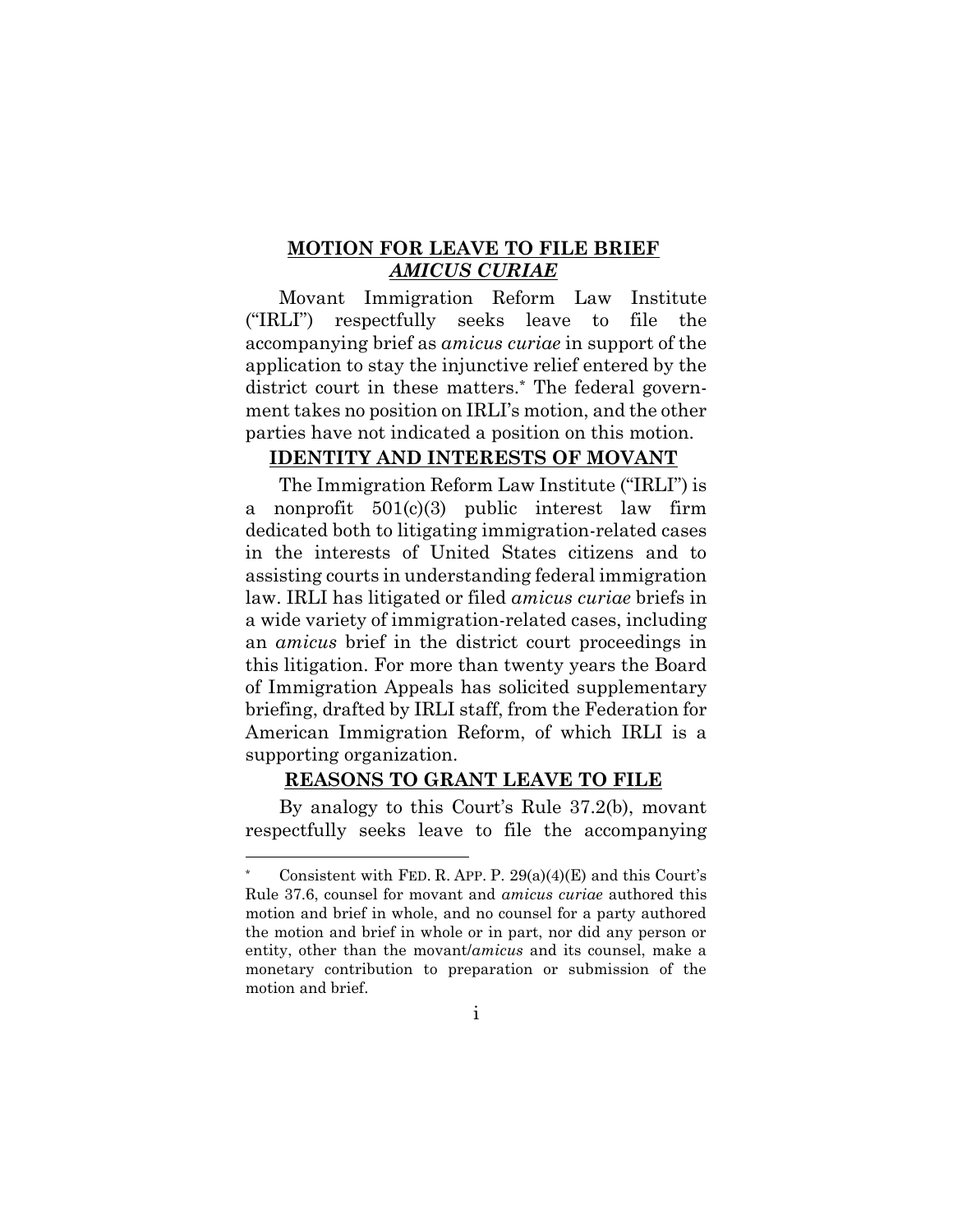*amicus curiae* brief in support of the federal stay applicants' opposition to the stay respondents' motion to lift or modify the stay. Movant respectfully submits that its proffered *amicus* brief brings several relevant matters to the Court's attention, complementing the federal government's arguments on the issues that the application raises:

- **Lack of direct** *parens patriae* **standing or direct injury**. The state and local respondents cannot press *parens patriae* standing against federal government agencies, and they lack sufficient injury of their own. *See* IRLI *Amicus* Br. at 4-5.
- **The challenged rule complies with immigration law**. IRLI's *amicus* brief analyzes the evolution of the immigration laws' publiccharge provisions from the earliest immigration statutes through the present, an analysis that undermines the 1999 "field guidance" agency memorandum on which the respondents and the district court have relied. *See* IRLI *Amicus* Br. at 5-7.
- **Irrelevance of 1999 proposed rulemaking**. Because the respondents' and the district court's analyses depend in part on a 1999 notice of proposed rulemaking that the agency never finalized, IRLI's *amicus* brief addresses the lack of authority inherent in an aborted rulemaking (*i.e.*, a proposed rule that never became final). *See* IRLI *Amicus* Br. at 8 (collecting cases).
- **Administrative-law irrelevance of superseded guidance**. Because the respondents' and the district court's analysis depends in part on a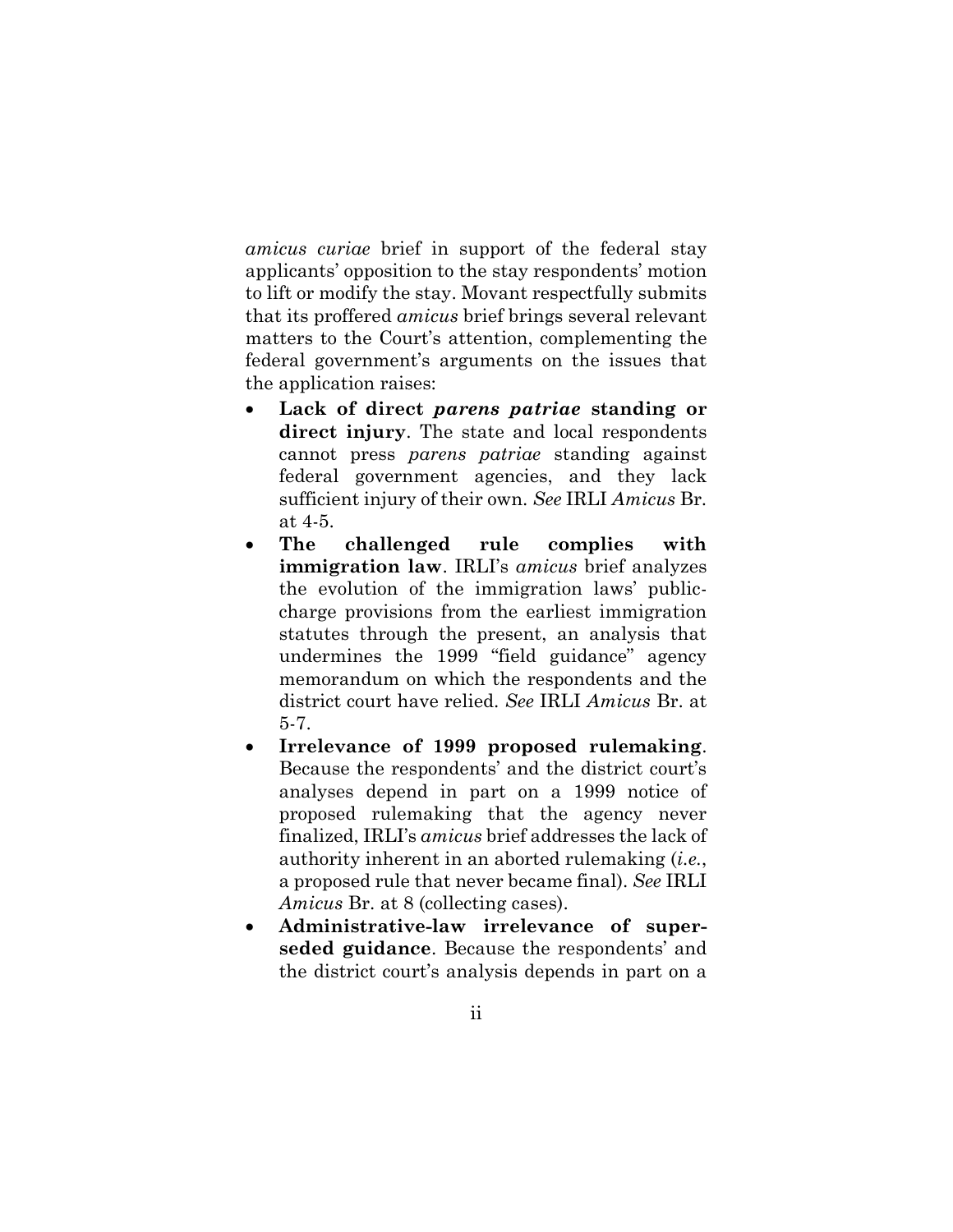1999 guidance memorandum that the challenged 2019 final rule expressly supersedes, IRLI's *amicus* brief addresses the requirements that courts can and cannot impose on an agency when it revises prior guidance that was exempt from notice-and-comment requirements when initially issued. *See* IRLI *Amicus* Br. at 8-9.

- **Invoking the National Emergencies Act or Coronavirus Aid, Relief, and Economic Security Act petitions the wrong branch of government**. The *amicus* brief analyzes why the respondents' invocation of both the National Emergencies Act, 50 U.S.C. §§ 1601-1651, and the Coronavirus Aid, Relief, and Economic Security Act, Pub. L. No. 116-136, 134 Stat. 281 (2020), petitions the wrong branch of government: if respondents seek relief in this emergency, they must seek it from Congress or the Executive Branch, not the courts. *See* IRLI *Amicus* Br. at 12- 16.
- **This Court should not short-circuit the Administrative Procedure Act's process for petitioning the government to amend a rule**. The *amicus* brief explains the process in the Administrative Procedure Act ("APA") for respondents to petition to amend a rule and to seek APA review of any agency's denial of that petition or unreasonable delay in responding — a process that respondents have not followed. *See* IRLI *Amicus* Br. at 16-18.

These issues are all relevant to deciding the stay application, and movant Immigration Reform Law Institute respectfully submits that filing the brief will aid the Court.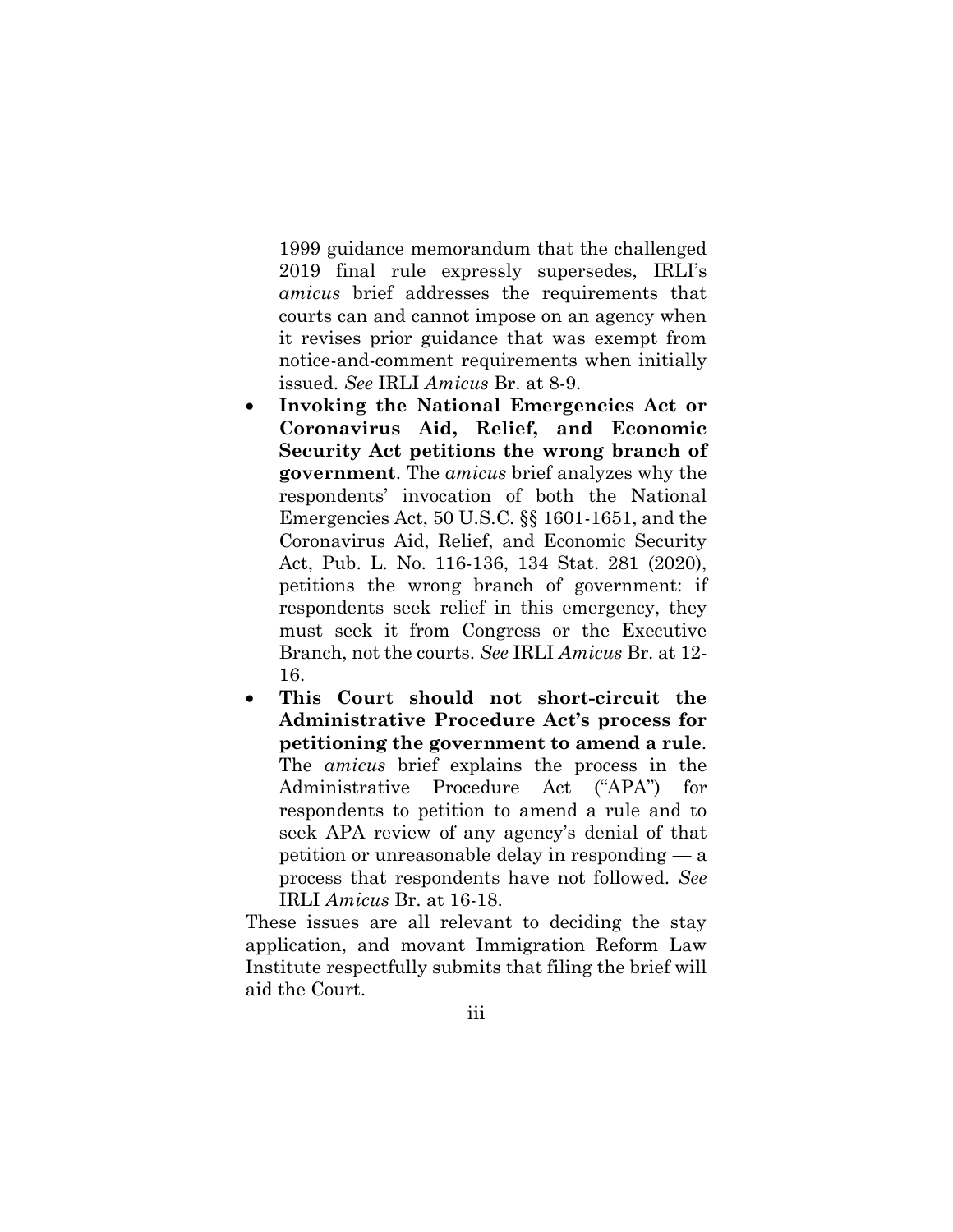Dated: April 20, 2020

Respectfully submitted,

CHRISTOPHER J. HAJEC IMMIGRATION REFORM LAW INSTITUTE 25 Massachusetts Av NW Suite 335 Washington, DC 20001 (202) 232-5590 [chajec@irli.org](mailto:chajec@irli.org)

LAWRENCE J. JOSEPH *Counsel of Record* 1250 Connecticut Av NW Suite 700-1A Washington, DC 20036 (202) 202-355-9452 lj@larryjoseph.com

*Counsel for Movant*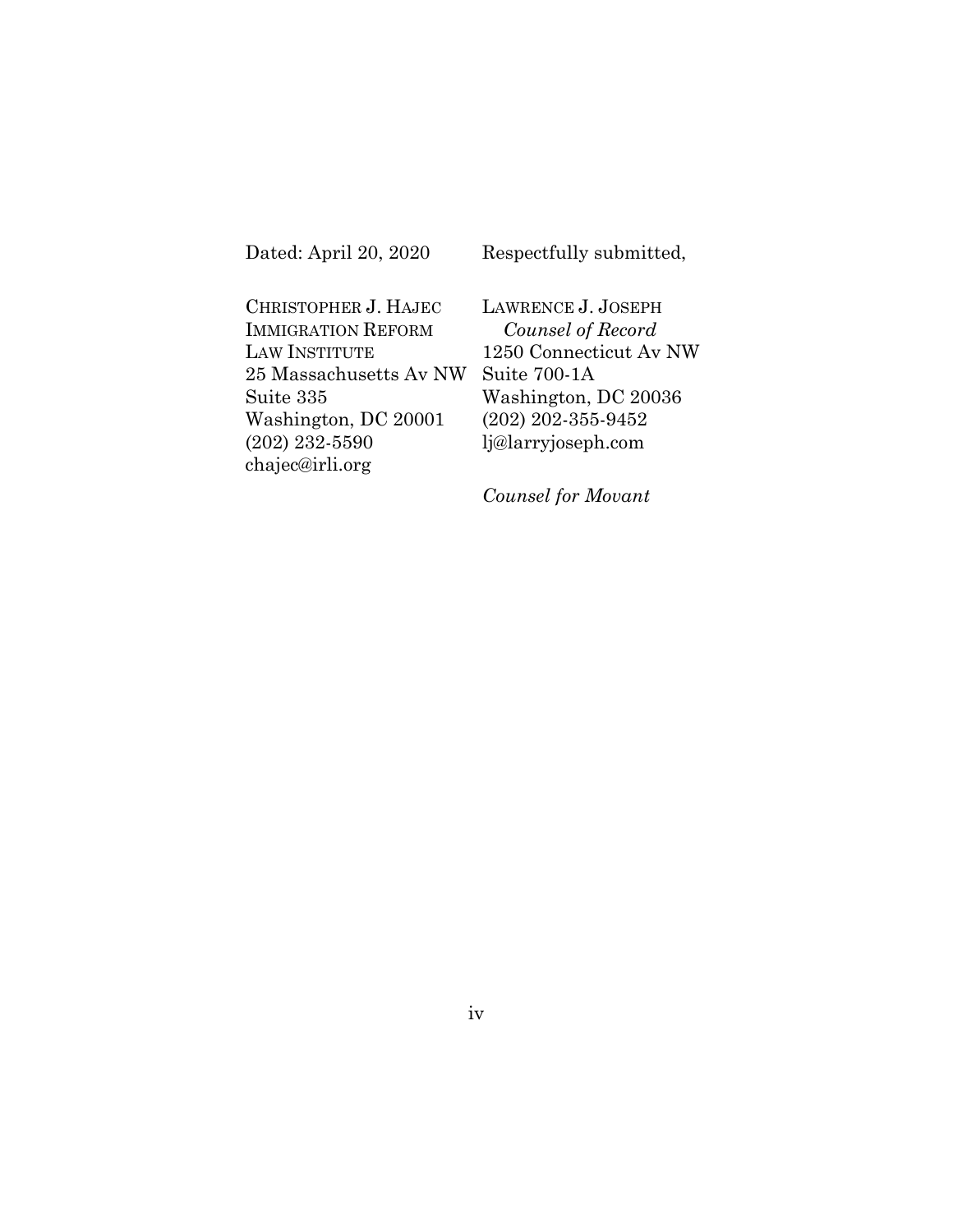# **TABLE OF CONTENTS**

|     |             | Pages                                                                            |  |  |
|-----|-------------|----------------------------------------------------------------------------------|--|--|
|     |             | Motion for Leave to File Brief Amicus Curiae                                     |  |  |
|     |             |                                                                                  |  |  |
|     |             |                                                                                  |  |  |
|     |             |                                                                                  |  |  |
|     |             |                                                                                  |  |  |
|     |             |                                                                                  |  |  |
|     |             |                                                                                  |  |  |
|     |             |                                                                                  |  |  |
| L.  |             | The State and Local Respondents are unlikely                                     |  |  |
|     |             | to prevail on the merits, and the question is                                    |  |  |
|     |             |                                                                                  |  |  |
|     |             | A. The State and Local Respondents lack                                          |  |  |
|     |             |                                                                                  |  |  |
|     | B.          | The Rule permissibly construes "public"                                          |  |  |
|     | $C_{\cdot}$ |                                                                                  |  |  |
|     |             | INS's 1999 Field Guidance is a nullity<br>and cannot support a likelihood of the |  |  |
|     |             |                                                                                  |  |  |
| II. |             | Even assuming that this case presents a close                                    |  |  |
|     |             | question, the State and Local Respondents do not                                 |  |  |
|     |             |                                                                                  |  |  |
|     |             | A. The State and Local Respondents'                                              |  |  |
|     |             | disjointed factual allegations do not                                            |  |  |
|     |             |                                                                                  |  |  |
|     | B.          | Invoking the current Covid-19                                                    |  |  |
|     |             | emergency does not aid the State and                                             |  |  |
|     |             |                                                                                  |  |  |
|     |             | 1. The NEA delegates unreviewable                                                |  |  |
|     |             | emergency authority to the President13                                           |  |  |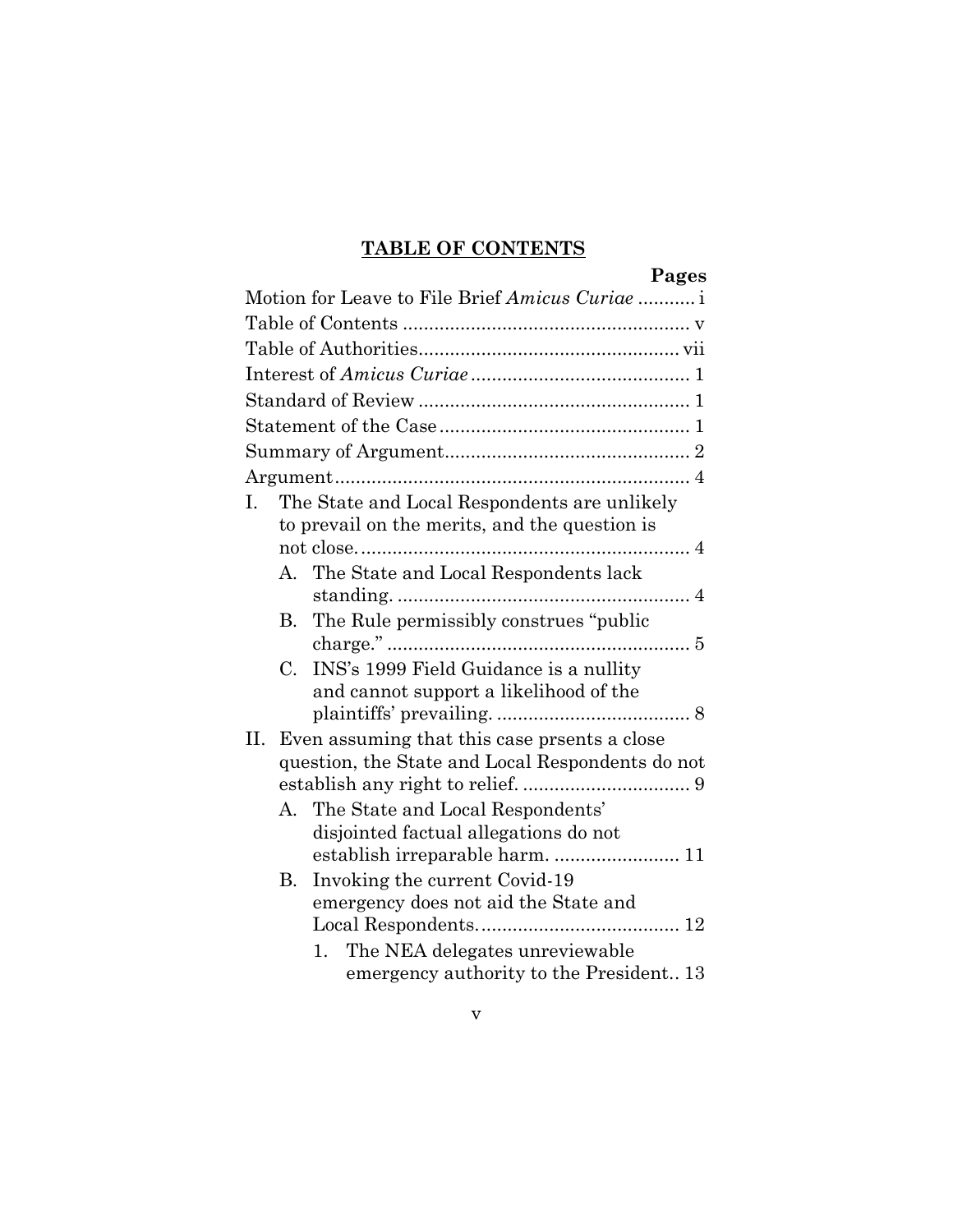|  | 2. The CARES Act makes permissible      |  |
|--|-----------------------------------------|--|
|  | choices to protect our citizens and     |  |
|  | LPRs, and those choices are not         |  |
|  |                                         |  |
|  | C. The relief requested is inconsistent |  |
|  | with administrative law 16              |  |
|  |                                         |  |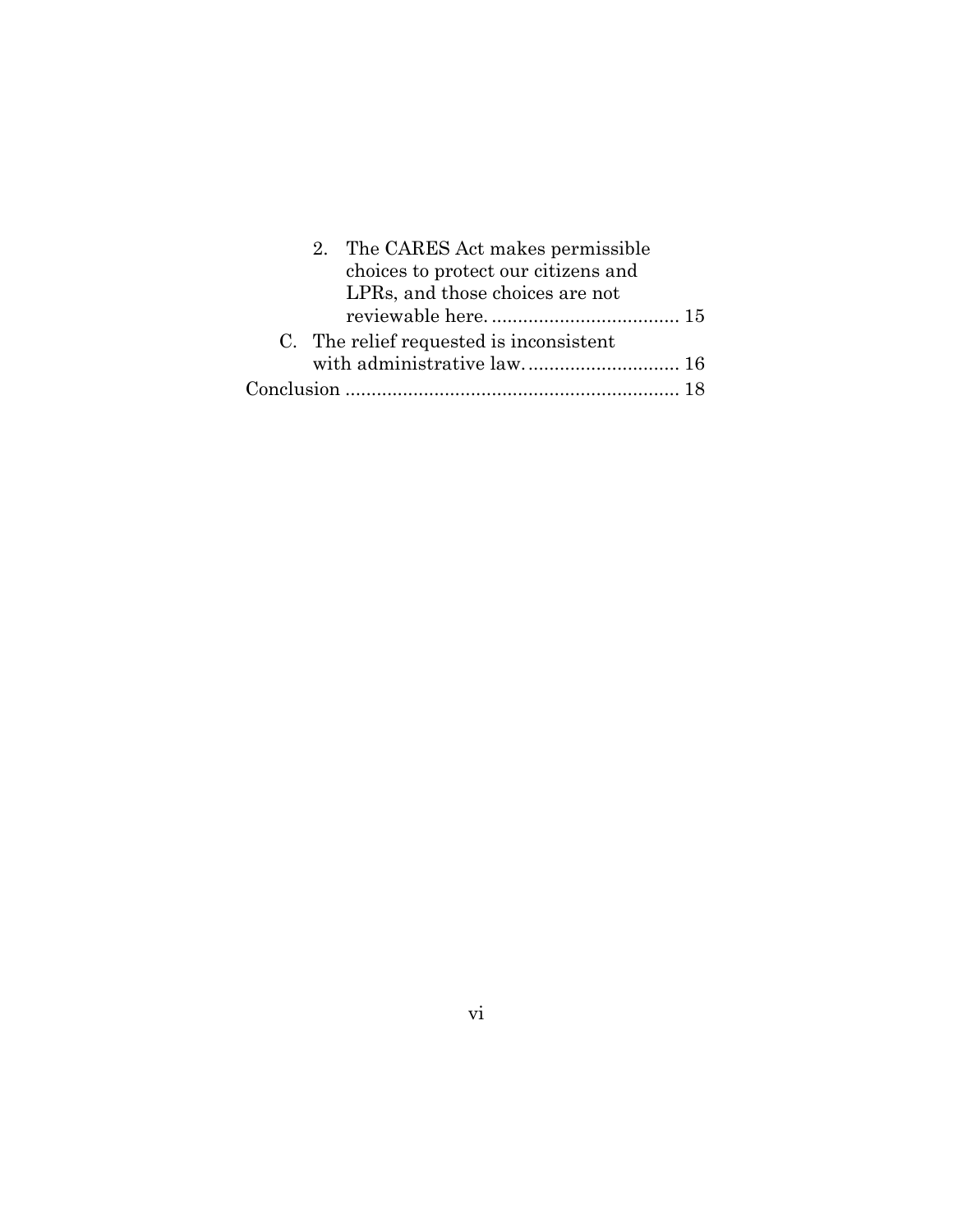### **TABLE OF AUTHORITIES**

**Cases**

#### **Pages**

# *Alfred L. Snapp & Son v. Puerto Rico,* 458 U.S. 592 (1982)......................................... 4, 11 *Armstrong v. Exceptional Child Ctr., Inc.*, 575 U.S. 320 (2015)............................................. 17 *Chevron, U.S.A., Inc. v. NRDC*, 467 U.S. 837 (1984)..................................... 5, 9, 13 *Dep't of Commerce v. New York*, 139 S.Ct. 2551 (2019).......................................... 17 *Dep't of Homeland Sec. v. New York*, 140 S.Ct. 599 (2020).............................................. 1 *FDIC v. Meyer*, 510 U.S. 471 (1994)............................................... 6 *Graddick v. Newman,* 453 U.S. 928 (1981)............................................. 10 *Graham v. Richardson*, 403 U.S. 365, 376 (1971)..................................... 16 *Heckler v. Lopez*, 464 U.S. 879 (1983)............................................. 10 *Hollingsworth v. Perry*, 558 U.S. 183 (2010)................................. 1, 4, 9, 11 *In re Int'l Union, United Mine Workers of Am.*, 231 F.3d 51 (D.C. Cir. 2000)............................... 17 *INS v. Chadha,* 462 U.S. 919 (1983)............................................. 14 *Luther v. Borden,* 48 U.S. 1 (1849)................................................... 13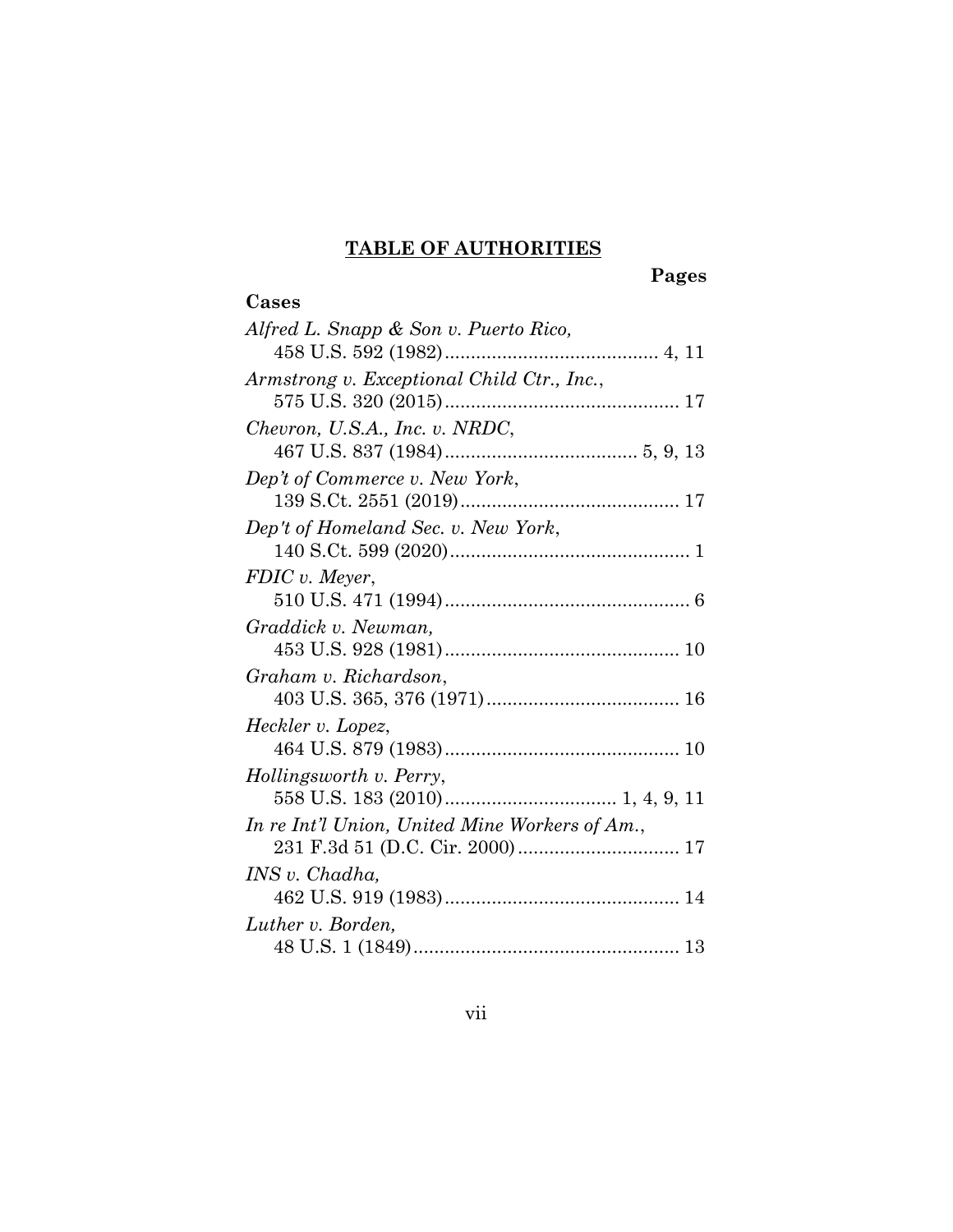| Matter of Appletree Markets, Inc.,              |  |
|-------------------------------------------------|--|
|                                                 |  |
| Monsanto Co. v. Geertson Seed Farms,            |  |
|                                                 |  |
| Nat'l Fed'n of Indep. Business v. Sebelius,     |  |
|                                                 |  |
| NRDC v. Abraham,                                |  |
|                                                 |  |
| Patterson v. McLean Credit Union,               |  |
|                                                 |  |
| Perez v. Mortg. Bankers Ass'n,                  |  |
|                                                 |  |
| Public Citizen, Inc. v. Shalala,                |  |
|                                                 |  |
| Renne v. Geary,                                 |  |
|                                                 |  |
| Steel Co. v. Citizens for a Better Environment, |  |
|                                                 |  |
| Sullivan v. Stroop,                             |  |
|                                                 |  |
| Tedori v. United States,                        |  |
|                                                 |  |
| Telecomms. Research & Action Center v. FCC,     |  |
|                                                 |  |
| United States v. Ron Pair Enters                |  |
|                                                 |  |
| Utah Wilderness Alliance v. Dabney,             |  |
|                                                 |  |
| Va. House of Delegates v. Bethune-Hill,         |  |
|                                                 |  |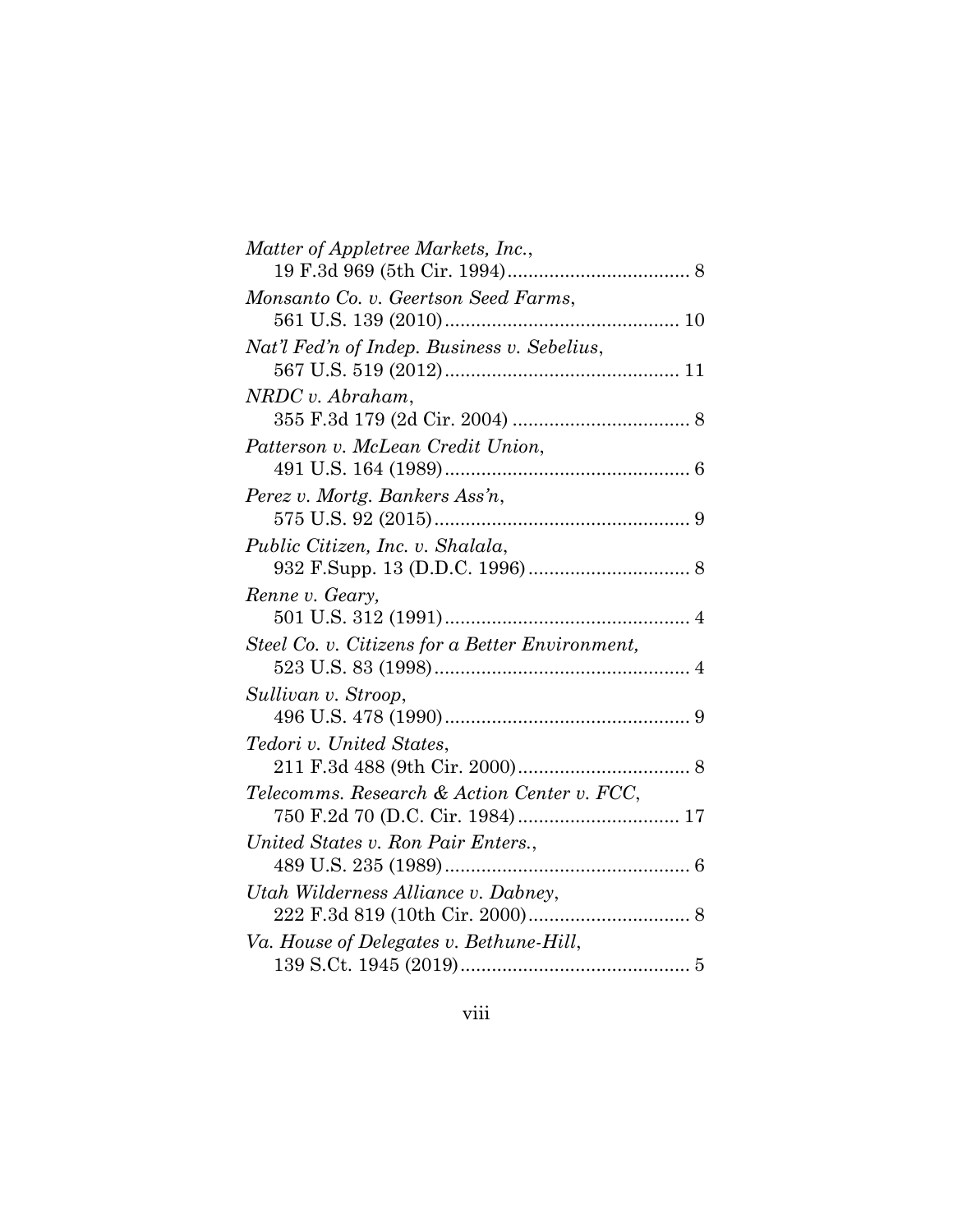| Vieth v. Jubelirer,                        |  |
|--------------------------------------------|--|
|                                            |  |
| Winter v. Natural Res. Def. Council, Inc., |  |
|                                            |  |
| <b>Statutes</b>                            |  |
|                                            |  |
|                                            |  |
| Administrative Procedure Act,              |  |
| 5 U.S.C. §§551-706 1-3, 8-9, 16-18         |  |
|                                            |  |
|                                            |  |
| Immigration and Nationality Act,           |  |
|                                            |  |
|                                            |  |
|                                            |  |
|                                            |  |
| National Emergencies Act,                  |  |
|                                            |  |
|                                            |  |
|                                            |  |
| Act of March 3, 1875, § 5,                 |  |
|                                            |  |
| Immigration Act of 1882, § 2,              |  |
|                                            |  |
| Act of March 3, 1891, § 1,                 |  |
|                                            |  |
| Act of March 3, 1903, § 2,                 |  |
|                                            |  |
| Act of March 3, 1903, § 26;                |  |
|                                            |  |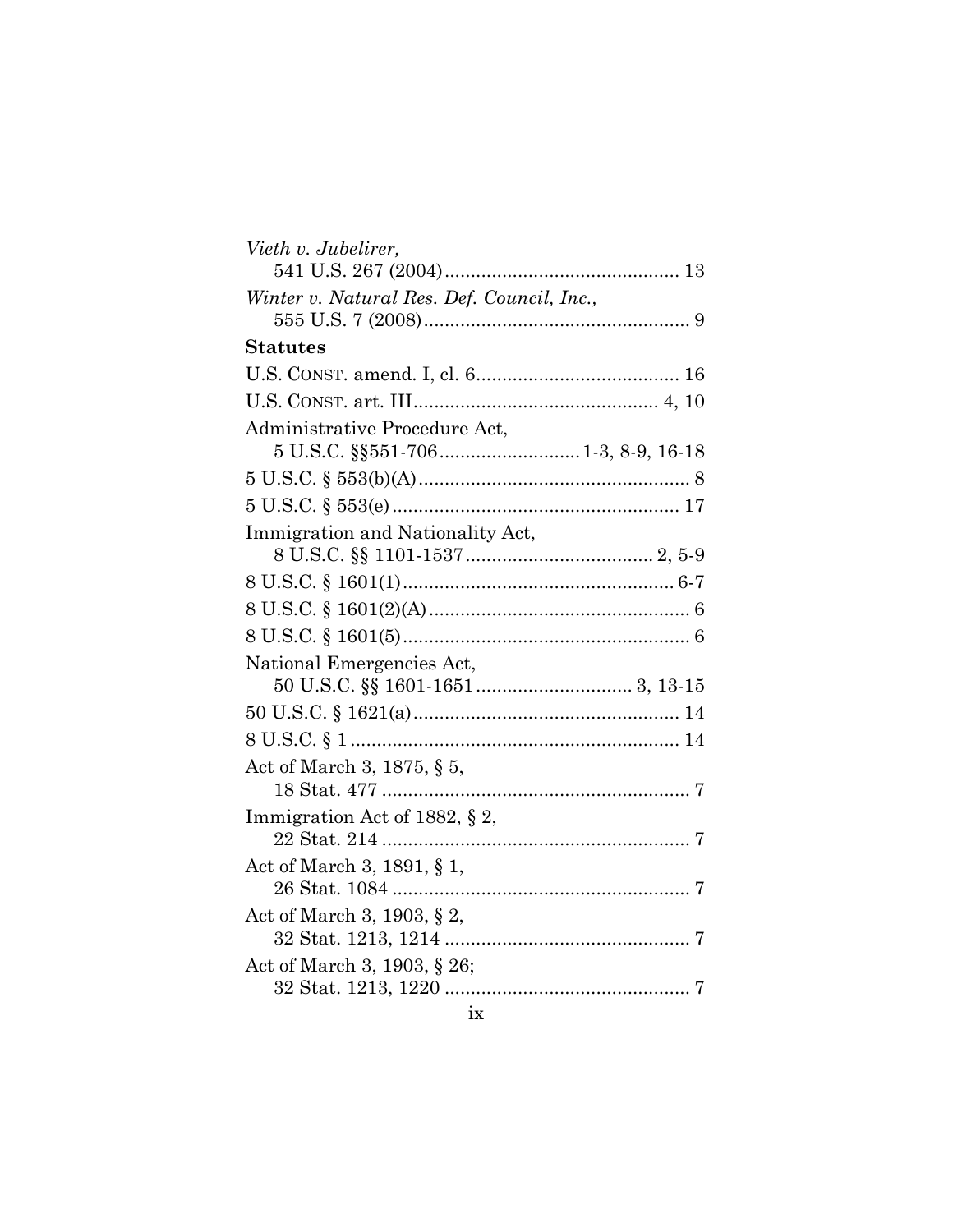| Act of February 20, 1907, § 26,                    |  |
|----------------------------------------------------|--|
|                                                    |  |
| Act of February 5, 1917, $\S$ 3,                   |  |
|                                                    |  |
| PUB. L. NO. 99-93, § 801,                          |  |
|                                                    |  |
| Coronavirus Aid, Relief, and Economic Security     |  |
| Act, Pub. L. No. 116-136, § 6428(d)(1), 134        |  |
|                                                    |  |
| Coronavirus Aid, Relief, and Economic Security     |  |
| Act, § 6428(d)(1)Pub. L. No. 116-136,              |  |
| § 6428(d)(1), 134 Stat. 281 (2020)  3, 15-16       |  |
| <b>Legislative History</b>                         |  |
| S. Comm. on Gov't Operations & the Special         |  |
| Comm. on Nat'l Emergencies and Delegated           |  |
| Emergency Powers, 94th Cong., 2d Sess., The        |  |
| National Emergencies Act Source Book:              |  |
| Legislative History, Texts, and Other              |  |
|                                                    |  |
| 120 CONG. REC. 29,975, 29,983 (Aug. 22, 1974)  15  |  |
| 121 CONG. REC. 27,632, 27,636 (Sept. 4, 1975) 14   |  |
| 121 CONG. REC. 27,632, 27,645 (Sept. 4, 1975) 14   |  |
| H.R. REP. No. 99-240, at 86 (1985) (Conf. Rep.) 14 |  |
| <b>Rules, Regulations and Orders</b>               |  |
| Inadmissibility and Deportability on Public        |  |
| Charge Grounds, 64 Fed. Reg. 28,676                |  |
|                                                    |  |
| Field Guidance on Inadmissibility and              |  |
| Deportability on Public Charge Grounds,            |  |
| 64 Fed. Reg. 28,689 (May 26, 1999)  2, 5, 8-9      |  |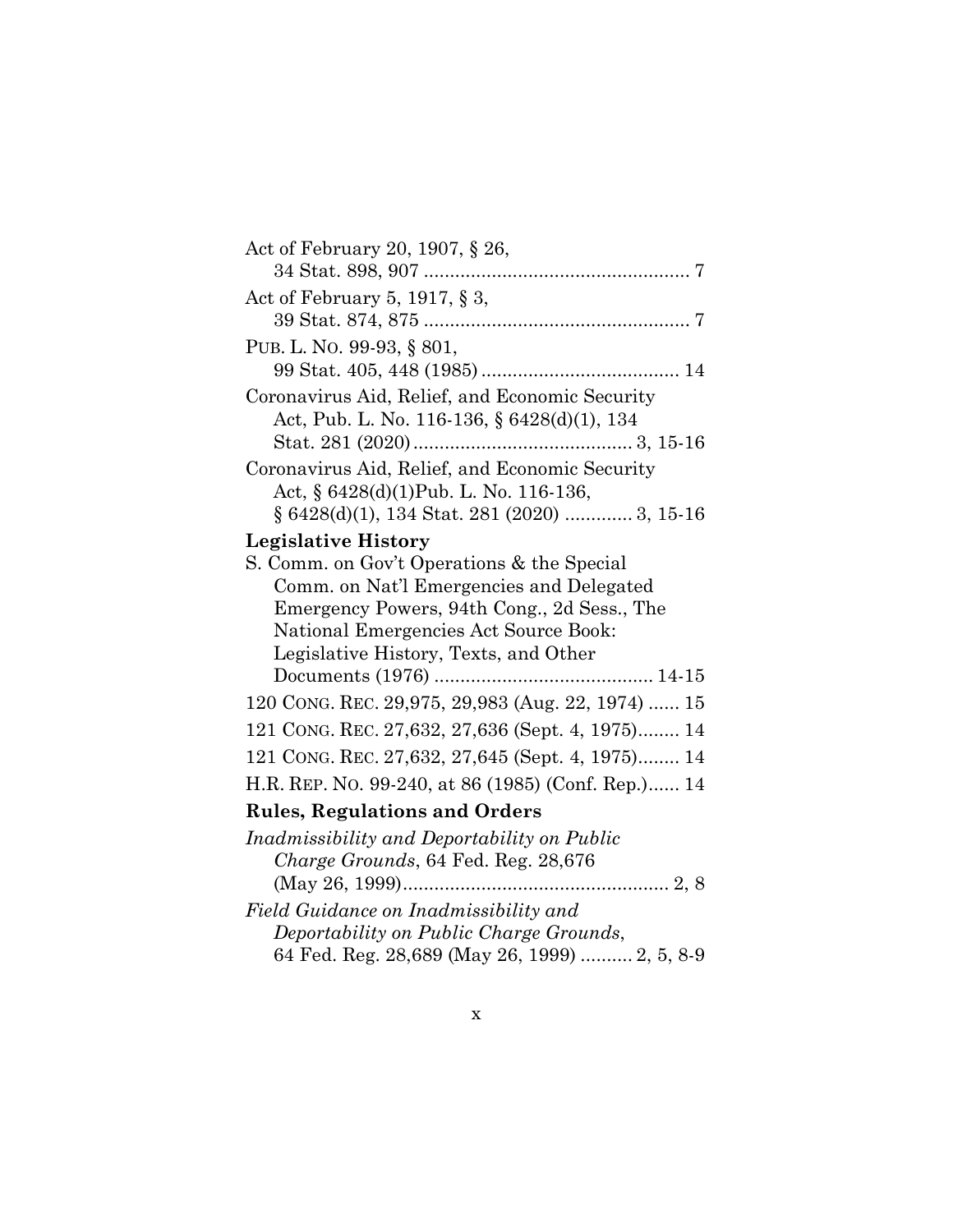| Inadmissibility on Public Charge Grounds, 84    |
|-------------------------------------------------|
|                                                 |
| <b>Other Authorities</b>                        |
| <i>Public Charge, Black's Law Dictionary</i>    |
|                                                 |
| <i>Public Charge</i> , Black's Law Dictionary   |
|                                                 |
| Centers for Disease Control & Prevention,       |
| Coronavirus Disease 2019 (COVID-19): Older      |
|                                                 |
| Centers for Disease Control & Prevention,       |
| Coronavirus Disease 2019 (COVID-19): People     |
| Who Are at Higher Risk for Severe Illness 12    |
| JAMES R. EDWARDS, JR., PUBLIC CHARGE            |
| DOCTRINE: A FUNDAMENTAL PRINCIPLE OF            |
| AMERICAN IMMIGRATION POLICY (Center for         |
|                                                 |
| 5 Gordon et al., Immigration Law and Procedure, |
|                                                 |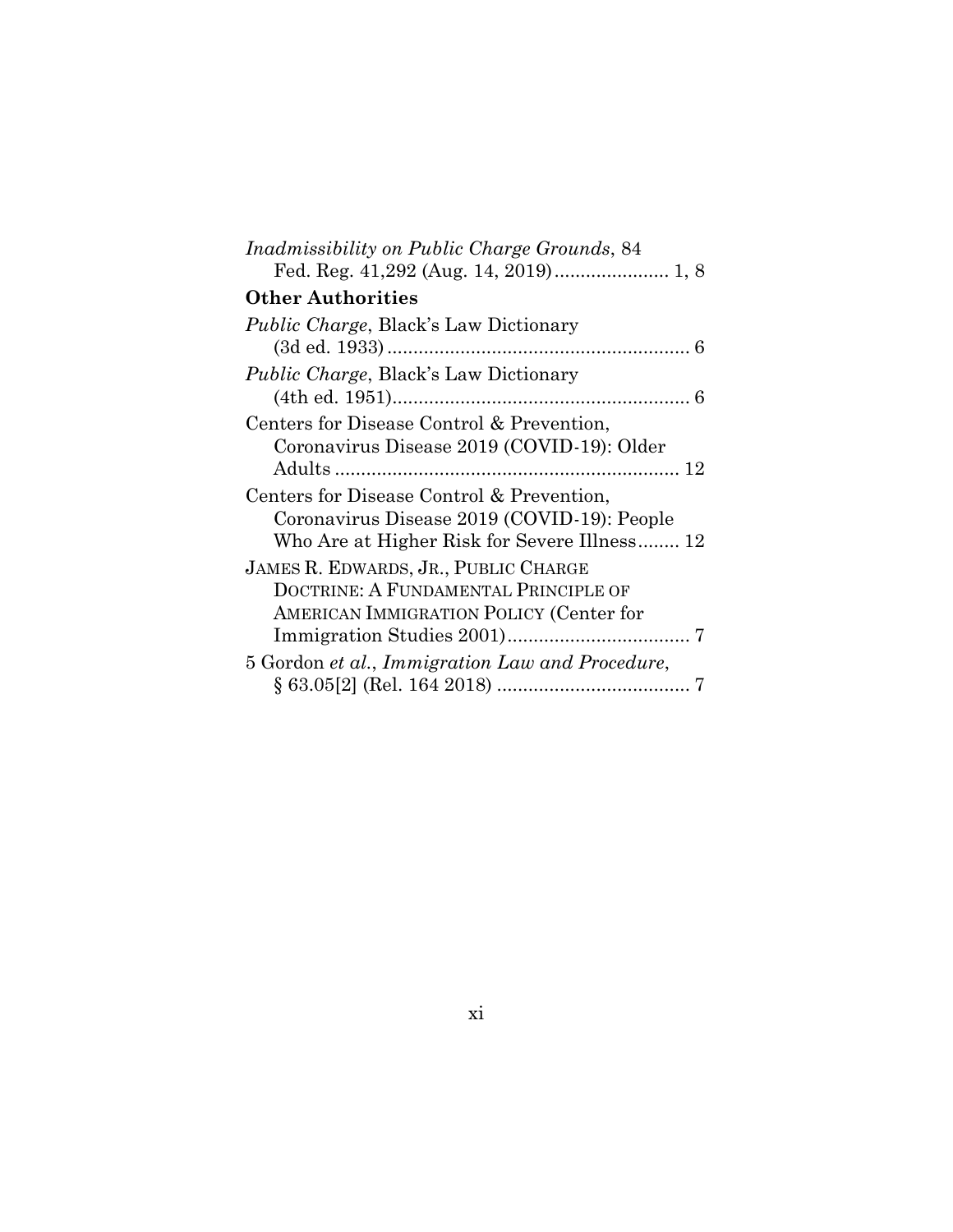#### **INTEREST OF** *AMICUS CURIAE*

*Amicus Curiae* Immigration Reform Law Institute ("IRLI") respectfully submits that the Circuit Justice — or the full Court if this matter is referred to the full Court — should not lift or modify the stay.

### **STANDARD OF REVIEW**

A stay pending the timely filing and ultimate resolution of a petition for a writ of *certiorari* is appropriate when there is "(1) a reasonable probability that four Justices will consider the issue sufficiently meritorious to grant *certiorari*; (2) a fair prospect that a majority of the Court will vote to reverse the judgment below; and (3) a likelihood that irreparable harm will result from the denial of a stay." *Hollingsworth v. Perry*, 558 U.S. 183, 190 (2010). For "close cases," the Court "will balance the equities and weigh the relative harms to the applicant and to the respondent." *Id.*

#### **STATEMENT OF THE CASE**

In the underlying two cases, plaintiffs challenge under the Administrative Procedure Act, 5 U.S.C. §§ 551-706 ("APA"), a final rule, *Inadmissibility on Public Charge Grounds*, 84 Fed. Reg. 41,292 (Aug. 14, 2019) (hereinafter, the "Rule"), promulgated by the U.S. Department of Homeland Security ("DHS"). As relevant here, the plaintiffs in one case are a group of states and one city (hereinafter, the "State and Local Respondents") who now ask this Court to lift or modify a previously issued stay in favor of DHS. *Dep't of Homeland Sec. v. New York*, 140 S.Ct. 599 (2020).

In both underlying cases, the plaintiffs invoke a guidance document issued by the former Immigration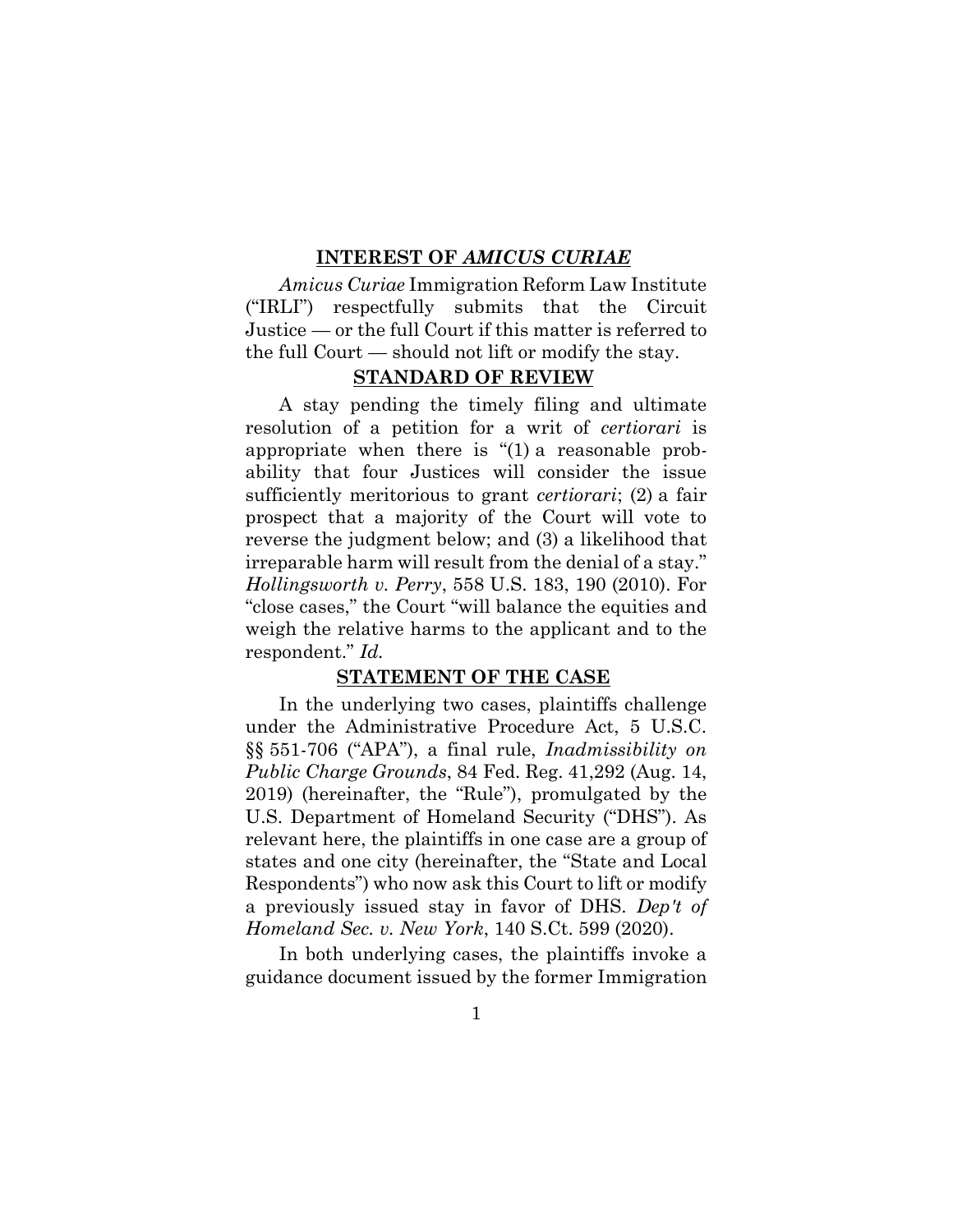and Naturalization Service ("INS") on the scope of the "public charge" grounds for excluding an alien under the Immigration and Nationality Act, 8 U.S.C. §§ 1101-1537 ("INA"). Specifically, in 1999, the INS issued a notice of proposed rulemaking ("NPRM"), *Inadmissibility and Deportability on Public Charge Grounds*, 64 Fed. Reg. 28,676 (May 26, 1999) (the "1999 NPRM"), and an intra-agency guidance memorandum as "field guidance." *Field Guidance on Inadmissibility and Deportability on Public Charge Grounds*, 64 Fed. Reg. 28,689 (May 26, 1999) (the "1999 Field Guidance"). In their motion, the State and Local Respondents ask this Court to lift or modify the stay previously entered to account for a change in the balance of equities from the Covid-19 pandemic.

#### **SUMMARY OF ARGUMENT**

As signaled in describing the standard of review, the attempt to rebalance the equities would become relevant only if this were a "close" case, which it is not (Section [I\)](#page-15-0). The State and Local Respondents do not make any effort to shore up their likelihood of prevailing, which is fatal to their motion for three independent reasons. First, they lack *parens patriae* standing against DHS and they fail to identify their own injuries adequately (Section [I.A\)](#page-15-1). Second, the challenged Rule accurately interprets the INA's public-charge provisions, so the APA challenge to the Rule must fail (Section [I.B\)](#page-16-0). Third, even if they could strike the Rule somehow, they cannot resurrect the 1999 Field Guidance that they prefer because it is a procedural nullity and inconsistent with the INA (Section [I.C\)](#page-19-0).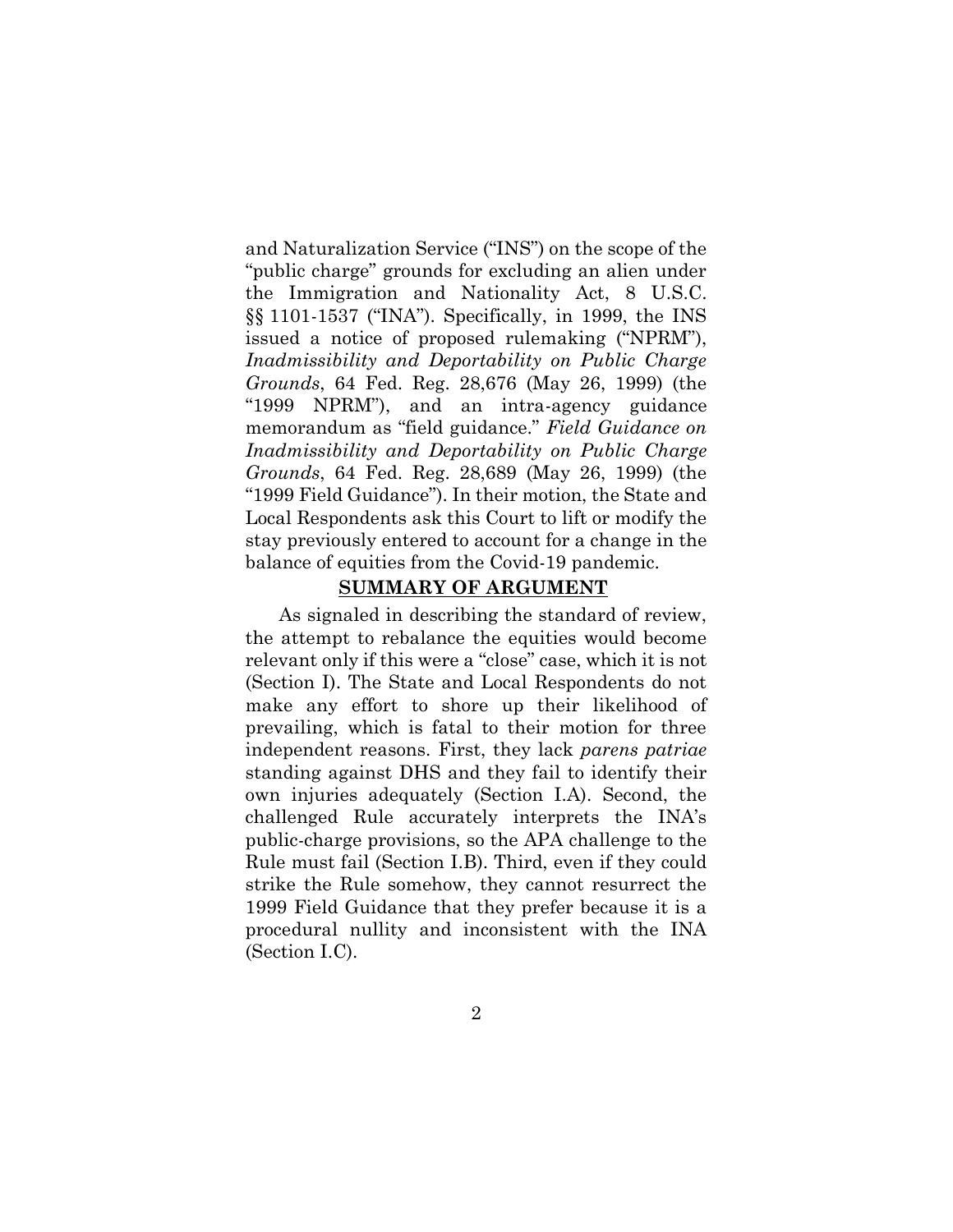If this Court were inclined to consider the motion, notwithstanding the lack of a need to balance equities, the motion still must fail at least three reasons. First, the facts on which the State and Local Respondents rely are disjointed and inconsistent both internally and *vis-à-vis* facts about the Covid-19 pandemic: they claim simultaneously to be concerned with essential workers — whom the law requires to have health insurance — and unemployed workers, though the Covid-19 virus primarily affects the elderly and those with pre-existing medical conditions who are less likely to work in essential industries (Section [II.A\)](#page-22-0). Second, to the extent that the State and Local Respondents seek to leverage the Covid-19 pandemic through the National Emergencies Act, 50 U.S.C. §§ 1601-1651 ("NEA") or the Coronavirus Aid, Relief, and Economic Security Act, Pub. L. No. 116-136, § 6428(d)(1), 134 Stat. 281 (2020) ("CARES Act"), they petition the wrong branch of government; this Court has no warrant in either the NEA or the CARES Act to revisit the relief in this litigation (Section [II.B\)](#page-23-0). Finally, insofar as this is an APA action, the State and Local Respondents should follow APA procedures for going outside the administrative record to address post-promulgation developments by petitioning DHS to amend the Rule (which the State and Local Respondents have not done) and waiting for DHS either to respond or to delay a response, neither of which has yet happened (Section [II.C\)](#page-27-0).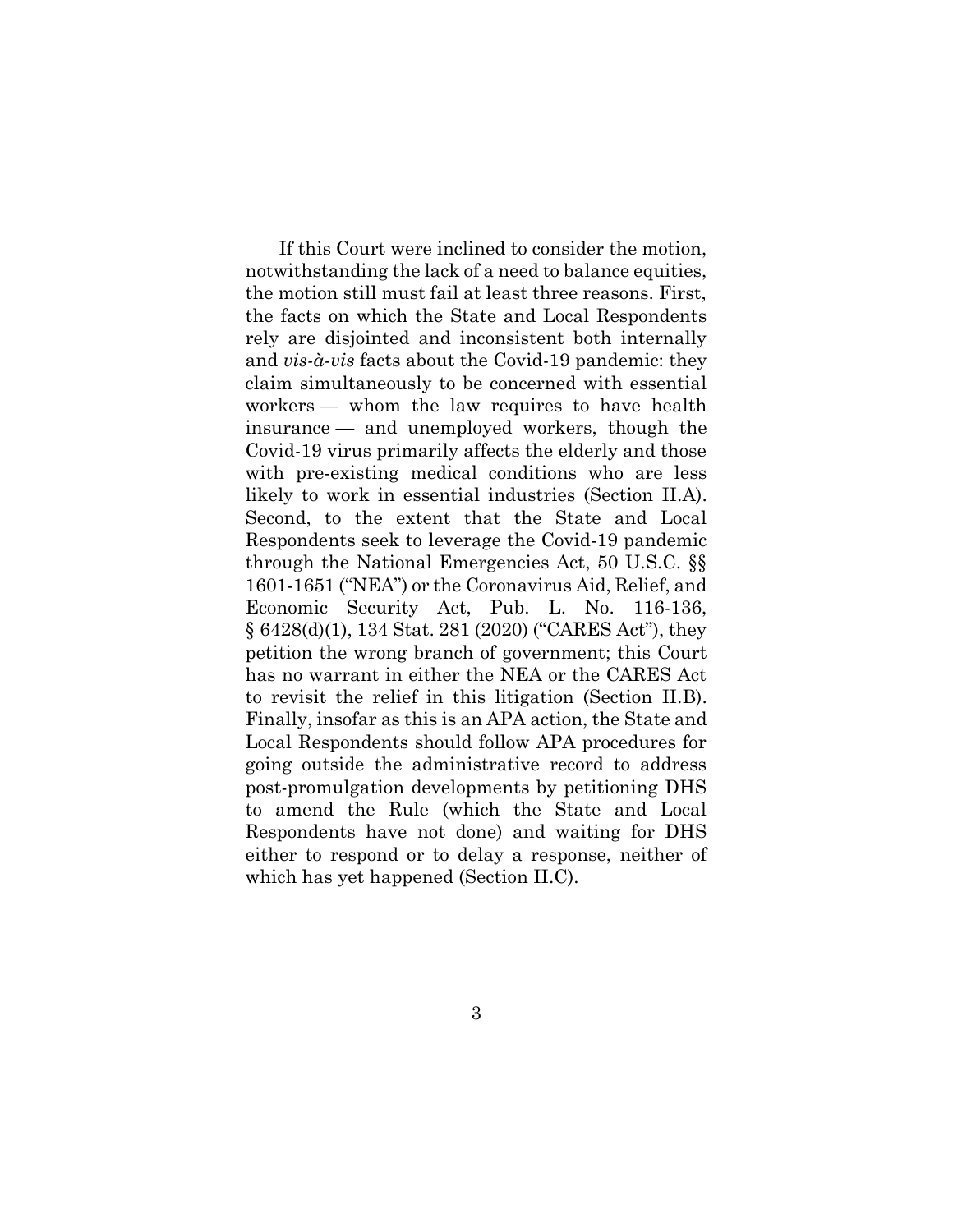### **ARGUMENT**

## <span id="page-15-0"></span>**I. THE STATE AND LOCAL RESPONDENTS ARE UNLIKELY TO PREVAIL ON THE MERITS, AND THE QUESTION IS NOT CLOSE.**

The State and Local Respondents' motion focuses entirely on the argument that the Covid-19 pandemic has altered the balance of the equities, and thus requires altering or halting the stay. For that argument to work — that is, for the balance of the equities even to matter — this must be a "close" case, *Hollingsworth*, 558 U.S. at 190, which it is not. The State and Local Respondents do not even attempt to argue otherwise.

### <span id="page-15-1"></span>**A. The State and Local Respondents lack standing.**

Most harm that the State and Local Respondents seek to prevent will fall on their residents who are not citizens or legal permanent residents ("LPRs"). State and local governments lack standing to assert *parens patriae* standing against the Federal Government. *Alfred L. Snapp & Son v. Puerto Rico,* 458 U.S. 592, 610 n.16 (1982). Harms to third parties, then, form no part of the State and Local Respondents' standing.

With respect to any harm to the State and Local Respondents themselves, the factual showing of harm is inadequate to establish standing. Under Article III, appellate courts review jurisdictional issues *de novo, Steel Co. v. Citizens for a Better Environment,* 523 U.S. 83, 94-95 (1998), and "presume that federal courts lack jurisdiction unless the contrary appears affirmatively from the record." *Renne v. Geary,* 501 U.S. 312, 316 (1991). When a plaintiff argues for harm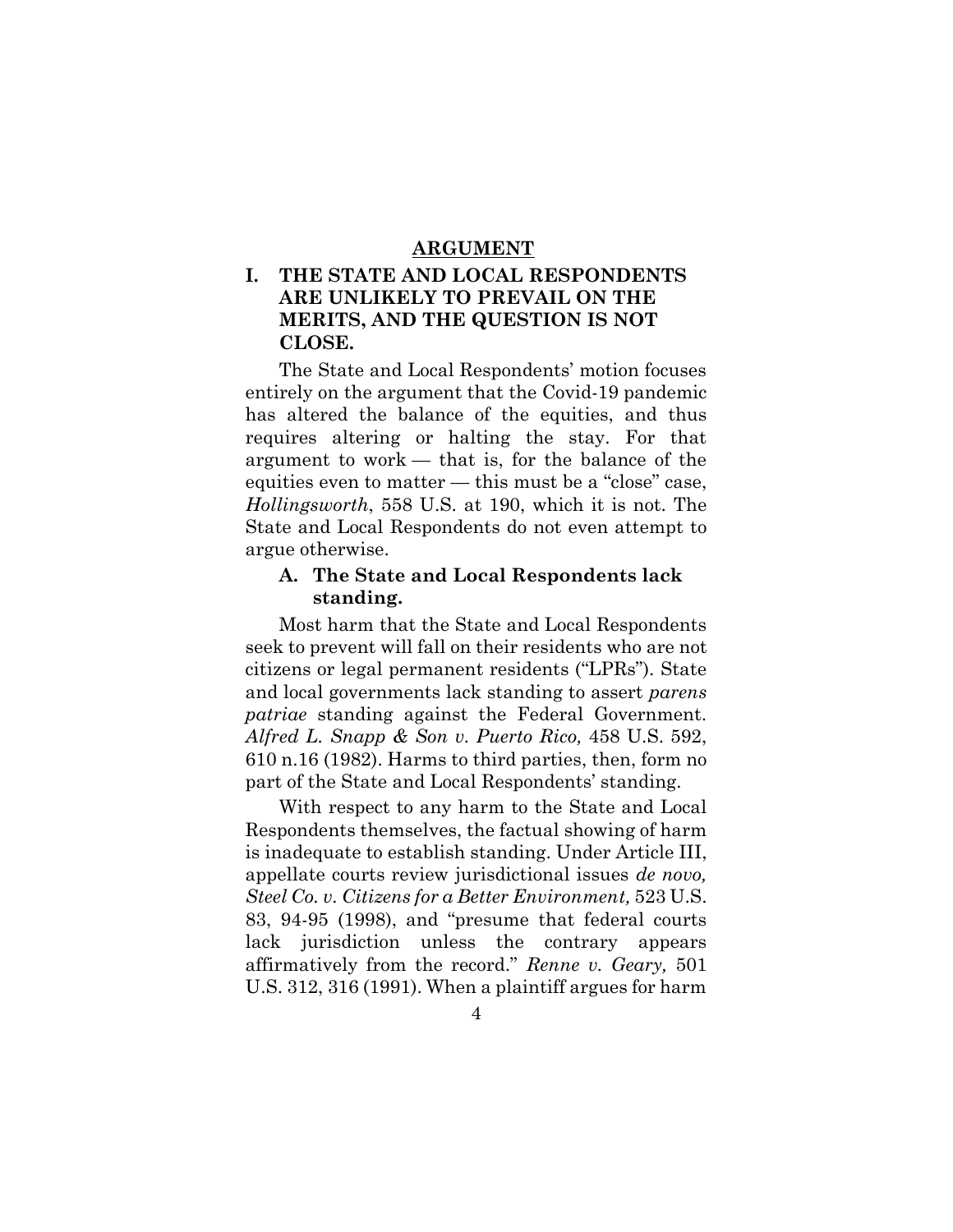that is not obvious, that plaintiff must establish the nonobvious harm with evidence. *Va. House of Delegates v. Bethune-Hill*, 139 S.Ct. 1945, 1955 (2019) (party asserting federal jurisdiction "bears the burden of doing more than simply alleging a nonobvious harm") (interior quotation marks omitted). For harm to the State and Local Respondents themselves, the motion — like their underlying case — provides merely anecdotal evidence. *See* Mot. at 19-20. As statisticians caution, the plural of "anecdote" is not "data." For each anecdotal piece of evidence, there may be other offsetting anecdotes (for example, aliens who shelter in place to avoid both Covid-19 and immigration consequences) so that the net impact on the State and Local Respondents is nonexistent.

In any event, standing that accrues after a plaintiff files suit is insufficient to establish standing to sue. Plaintiffs that lack standing will not prevail on the merits and, so, do not present the "close" case that would be needed for the State and Local Respondents' new evidence on the balance of the equities to matter.

### <span id="page-16-0"></span>**B. The Rule permissibly construes "public charge."**

The respondents and the district judge all seek to revert to the 1999 Field Guidance, but the Rule permissibly interprets the INA. As argued in Section [I.C,](#page-19-0) *infra*, the 1999 Field Guidance impermissibly interprets the INA, but DHS need not have adopted the only possible INA interpretation. DHS needs only to have adopted a *permissible* one, *Chevron, U.S.A., Inc. v. NRDC*, 467 U.S. 837, 842-43 (1984), as it has done.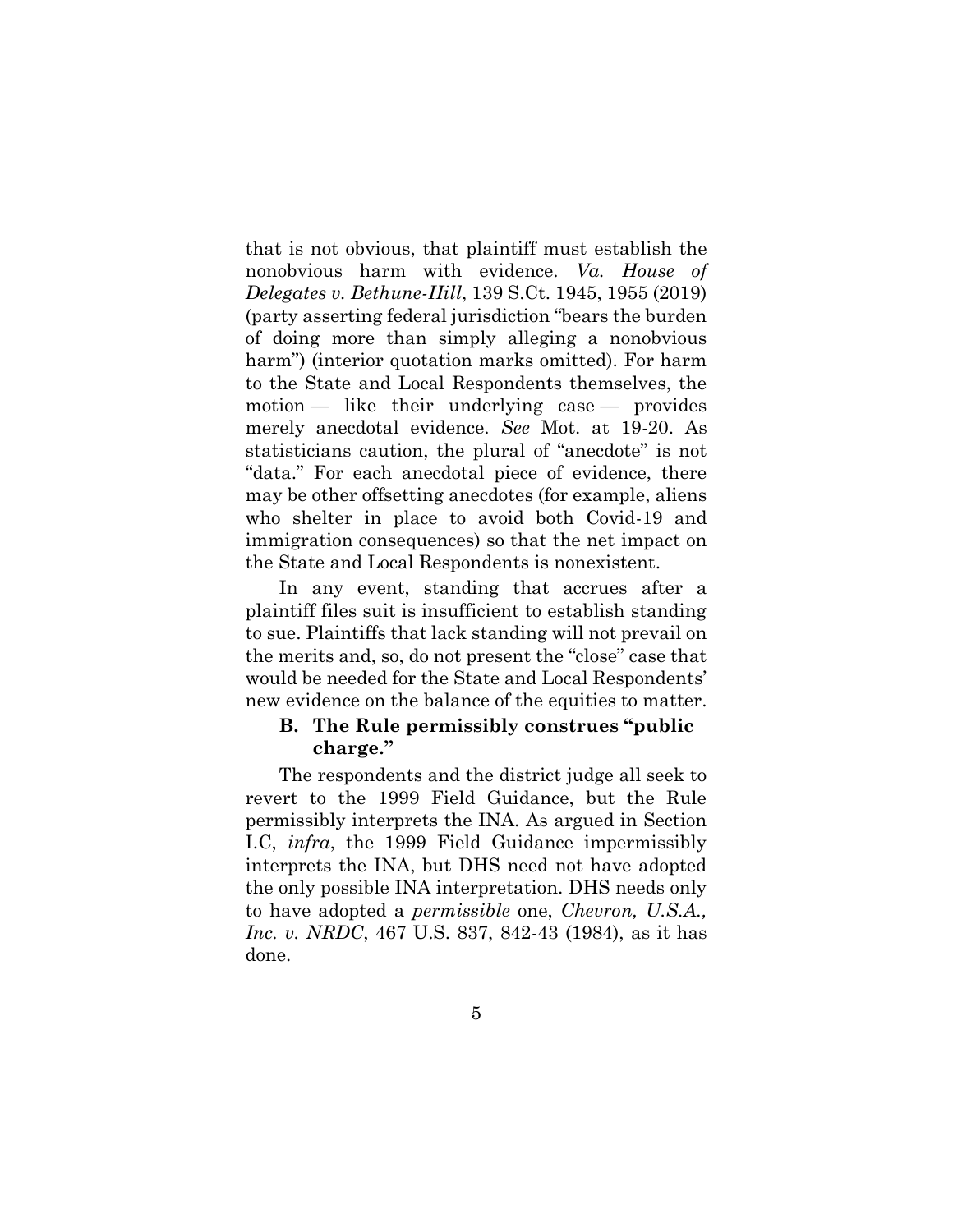The district court erred by using congressional inaction to depart from the statute's plain meaning: "It is impossible to assert with any degree of assurance that congressional failure to act represents affirmative congressional approval[.]" *Patterson v. McLean Credit Union*, 491 U.S. 164, 175 n.1 (1989) (interior quotation marks omitted), *abrogated in part on other grounds*, PUB. L. NO. 102-166, §§ 101-102, 105 Stat. 1071, 1072-74 (1991). Instead, the "plain meaning of legislation should be conclusive, except in the rare cases [in which] the literal application of a statute will produce a result demonstrably at odds with the intentions of its drafters." *United States v. Ron Pair Enters.*, 489 U.S. 235, 242 (1989) (internal quotation marks omitted). The plain meaning here supports DHS.

While dictionary definitions should suffice, *FDIC v. Meyer*, 510 U.S. 471, 476 (1994) (absent a statutory definition, "we construe a statutory term in accordance with its ordinary or natural meaning"); *Public Charge*, Black's Law Dictionary (3d ed. 1933) ("one who produces a money charge upon, or an expense to, the public for support and care"); *accord* Black's Law Dictionary (4th ed. 1951), the Rule is consistent with other INA provisions. *See* 8 U.S.C. § 1601(5) ("a compelling government interest to enact new rules … to assure that aliens be self-reliant"); 8 U.S.C. § 1601(2)(A) ("aliens … [should] not depend on public resources to meet their needs"). "Selfsufficiency has been a basic principle of United States immigration law since this country's earliest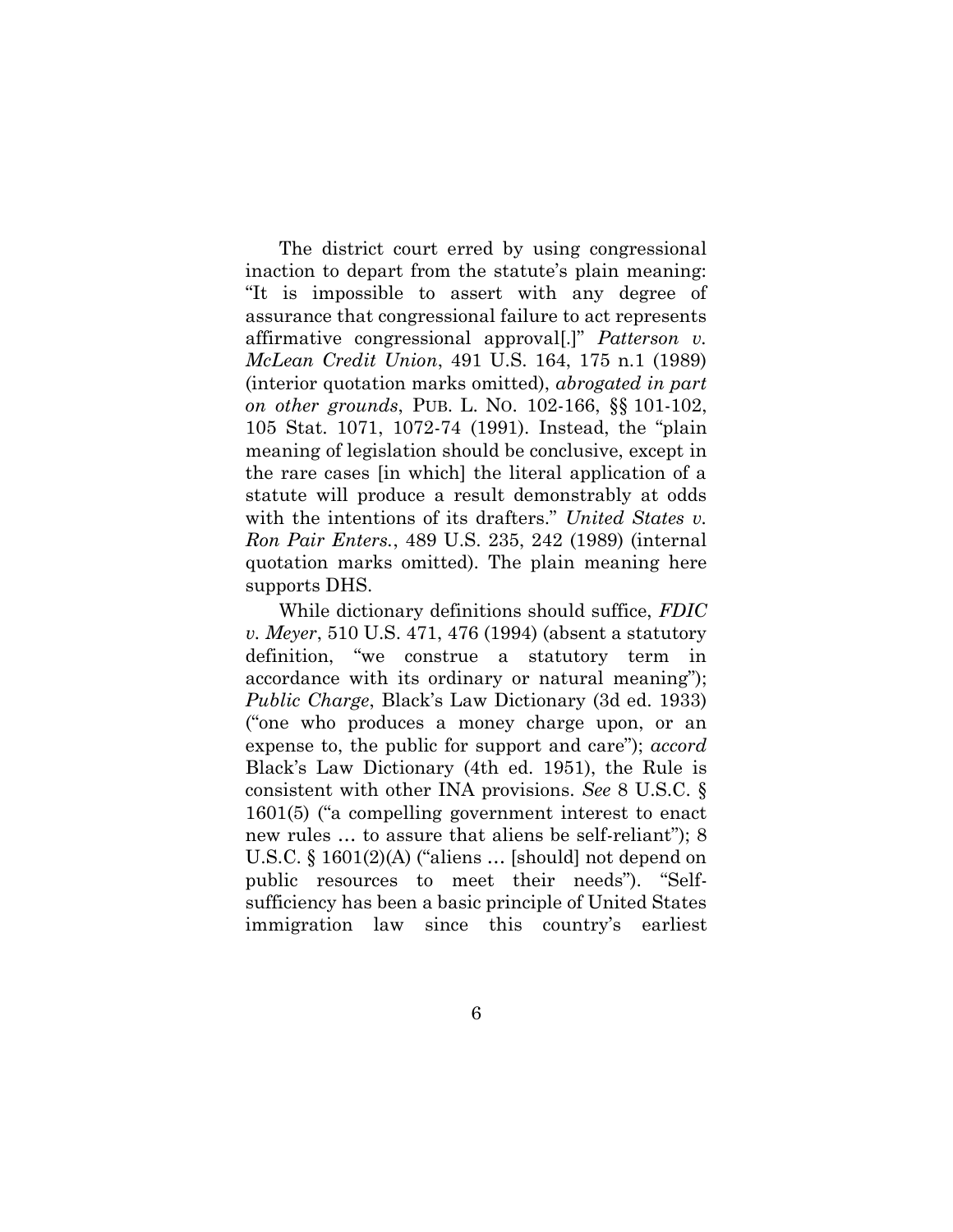immigration statutes." 8 U.S.C. § 1601(1).<sup>2</sup> "Strong sentiments opposing the immigration of paupers developed in this country long before the advent of federal immigration controls." 5 Gordon *et al.*, *Immigration Law and Procedure*, § 63.05[2] (Rel. 164 2018). Indeed, those sentiments predated the founding of the Nation: "American colonists were especially reluctant to extend a welcome to impoverished foreigners[.] Many colonies protected themselves against public charges through such measures as mandatory reporting of ship passengers, immigrant screening and exclusion upon arrival of designated 'undesirables,' and requiring bonds for potential public charges." JAMES R. EDWARDS, JR., PUBLIC CHARGE DOCTRINE: A FUNDAMENTAL PRINCIPLE OF AMERICAN IMMIGRATION POLICY 2 (Center for Immigration Studies 2001) (citing E. P. HUTCHINSON, LEGISLATIVE HISTORY OF AMERICAN IMMIGRATION POLICY, 1798-1965 (Univ. of Penn. Press, 1981)). Nothing about the challenged Rule is inconsistent with the INA.

<sup>2</sup> *See* Act of March 3, 1875, § 5, 18 Stat. 477 (excluding convicts and sex workers, thought likely to become dependent on the public coffers for support); Immigration Act of 1882, § 2, 22 Stat. 214 (barring admission of "any person unable to take care of himself or herself without becoming a public charge."); Act of March 3, 1891, § 1, 26 Stat. 1084 (excluding "paupers"); Act of March 3, 1903, § 2, 32 Stat. 1213, 1214 (excluding "professional beggars"); Act of February 5, 1917, § 3, 39 Stat. 874, 875 (excluding "vagrants"); Act of March 3, 1903, § 26; 32 Stat. 1213, 1220 (authorizing bonds that promise, in consideration for admission, that an alien will not become a public charge); Act of February 20, 1907, § 26, 34 Stat. 898, 907.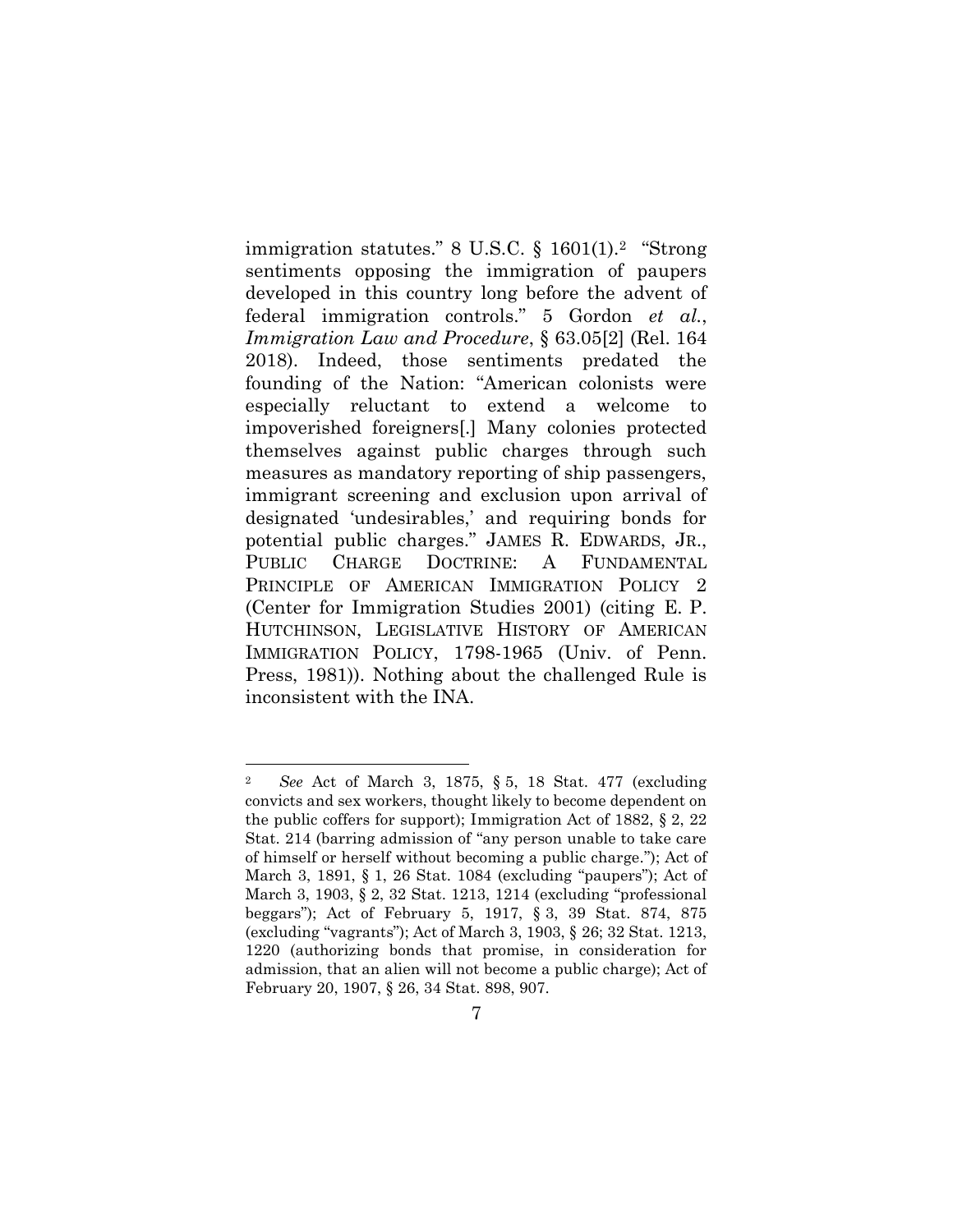## <span id="page-19-0"></span>**C. INS's 1999 Field Guidance is a nullity and cannot support a likelihood of the plaintiffs' prevailing.**

Neither INS's aborted 1999 NPRM nor the interim 1999 Field Guidance support the State and Local Respondents' merits claims. Indeed, both are nullities, and both were inconsistent with the INA when promulgated.

First, an NPRM that never matures into a final rule is a nullity: "any notion of ascribing weight to anything that has remained in the 'proposed regulation' limbo for a like period [of 13 years] is totally unpersuasive." *Tedori v. United States*, 211 F.3d 488, 492 n.13 (9th Cir. 2000); *NRDC v. Abraham*, 355 F.3d 179, 201 (2d Cir. 2004); *Matter of Appletree Markets, Inc.*, 19 F.3d 969, 973 (5th Cir. 1994); *Public Citizen, Inc. v. Shalala*, 932 F.Supp. 13, 18 n.6 (D.D.C. 1996) (citing *Public Citizen Health Research Group v. Commissioner, F.D.A.*, 740 F.2d 21, 32-33 (D.C. Cir. 1984)); *Utah Wilderness Alliance v. Dabney*, 222 F.3d 819, 829 (10th Cir. 2000). INS's 1999 NPRM does not support relief here.

Second, once shorn of the 1999 NPRM of which it was a part, the 1999 Field Guidance was a mere "interpretative rule[], general statement[] of policy, or rule[] of agency organization, procedure, or practice" that the APA exempts from notice-and-comment requirements. *See* 5 U.S.C. § 553(b)(A). The challenged rulemaking nullified INS's 1999 Field Guidance: "This final rule supersedes the 1999 Interim Field Guidance on Deportability and Inadmissibility on Public Charge Grounds." 84 Fed. Reg. at 41,292. Since federal courts lack authority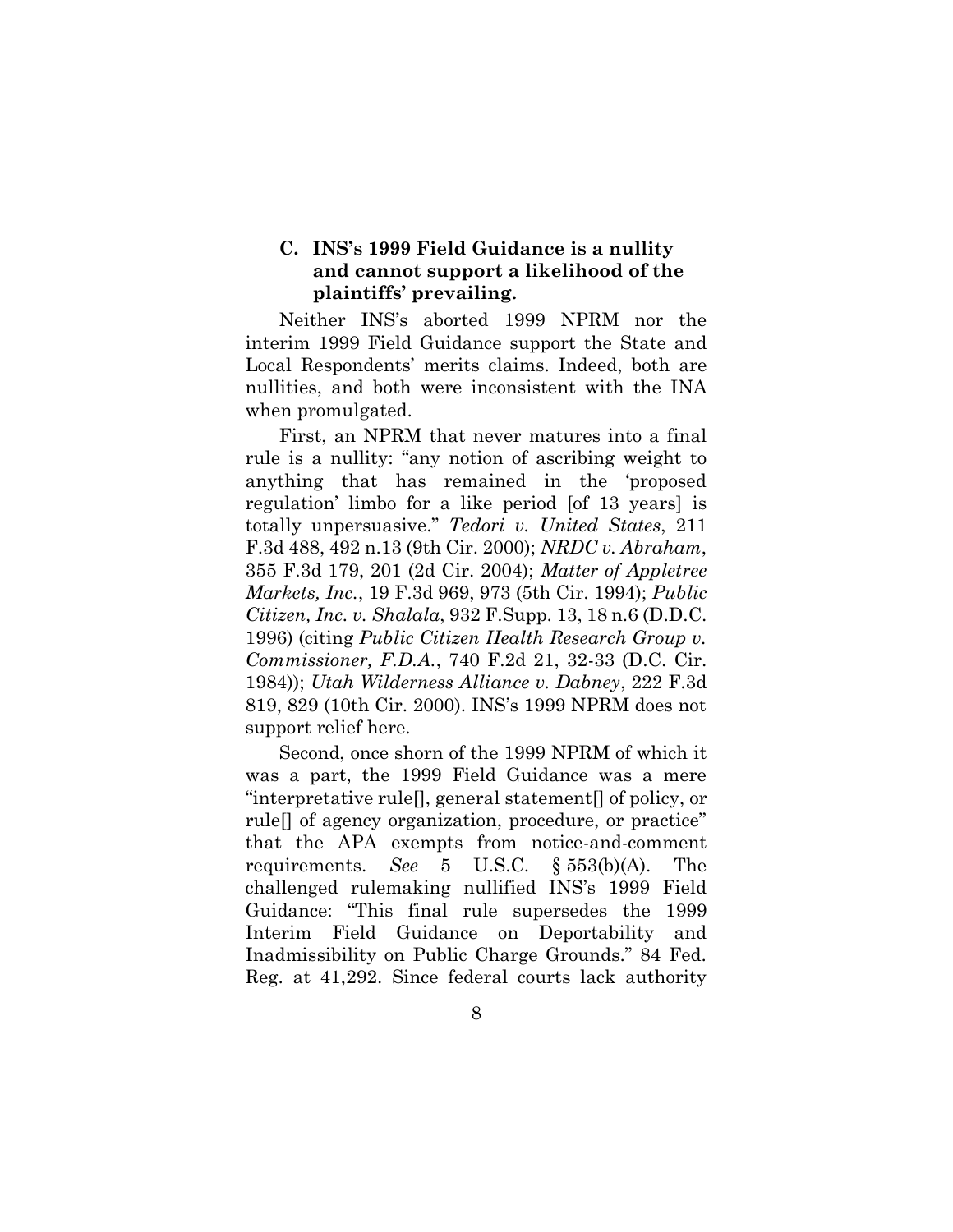under the APA to require any more of an agency when it changes prior APA-exempt guidance, *Perez v. Mortg. Bankers Ass'n*, 575 U.S. 92, 101-02 (2015), the 1999 Field Guidance has no ongoing administrativelaw relevance here.

Third, to the extent that the 1999 Field Guidance remained extant, it obviously violates the INA and so has no claim to deference under the first step of the deference analysis to employ "traditional tools of statutory construction" to determine congressional intent, on which courts are "the final authority." *Chevron,* 467 U.S. at 843 n.9 The INS's 1999 Field Guidance violated the plain meaning of the INA, *see* Section [I.A,](#page-15-1) *supra*, by attempting to insert a new meaning into a longstanding statutory term of art: "But where a phrase in a statute appears to have become a term of art … any attempt to break down the term into its constituent words is not apt to illuminate its meaning." *Sullivan v. Stroop*, 496 U.S. 478, 483 (1990). So, while the 1999 Field Guidance no longer exists, it would not aid the State and Local Respondents' case if it did.

# **II. EVEN ASSUMING THIS CASE PRSENTS A CLOSE QUESTION, THE STATE AND LOCAL RESPONDENTS DO NOT ESTABLISH ANY RIGHT TO RELIEF.**

The prior section recapitulates why the plaintiffs here cannot prevail on the merits and, so, are not entitled to a preliminary injunction, *Winter v. Natural Res. Def. Council, Inc.,* 555 U.S. 7, 20 (2008), and do not present the "close" case required for a court to balance the equities when considering a stay application. *Hollingsworth*, 558 U.S. at 190. In this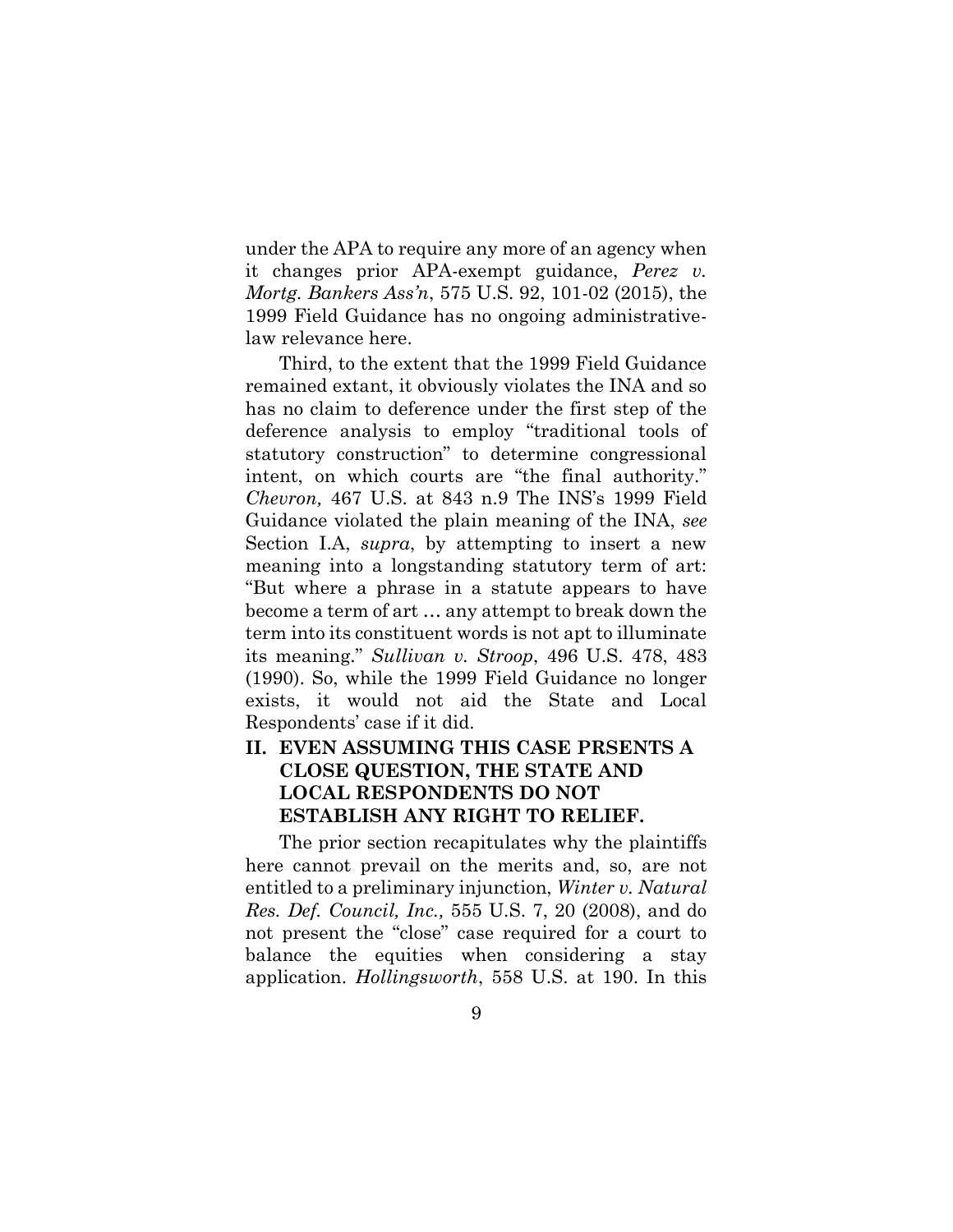section, *amicus* IRLI explains why the State and Local Respondents' motion would fail to warrant relief, even if this were a "close" case.

For stays, the question of irreparable injury requires a two-part "showing of a threat of irreparable injury to interests that [the applicant] properly represents." *Graddick v. Newman,* 453 U.S. 928, 933  $(1981)$  (Powell, J., for the Court<sup>3</sup>). "The first, embraced by the concept of 'standing,' looks to the status of the party to redress the injury of which he complains." *Id.* "The second aspect of the inquiry involves the nature and severity of the actual or threatened harm alleged by the applicant." *Id.* The State and Local Respondents ' do not meet either prong of that test.

As for standing, the State and Local Respondents do not have standing, *see* Section [I.A,](#page-15-1) *supra*, and their allegations in the motion do not establish standing, much less irreparable harm. *See* Section [II.A,](#page-22-0) *infra*. With respect to irreparable harm, the lack of standing "negates giving controlling consideration to the irreparable harm" that the State and Local Respondents claim. *Heckler v. Lopez*, 464 U.S. 879, 886 (1983) (Brennan, J., dissenting from the denial of motion to vacate the Circuit Justice's stay). Indeed, a lack of standing necessarily implies a lack of irreparable harm because the latter sets a higher bar for injury than Article III. *Monsanto Co. v. Geertson Seed Farms*, 561 U.S. 139, 149-50, 162 (2010). In sum, the State and Local Respondents could not establish

<sup>3</sup> Although *Graddick* began as an application to a circuit justice, the application was referred to the full Court. *Graddick,* 453 U.S. at 929.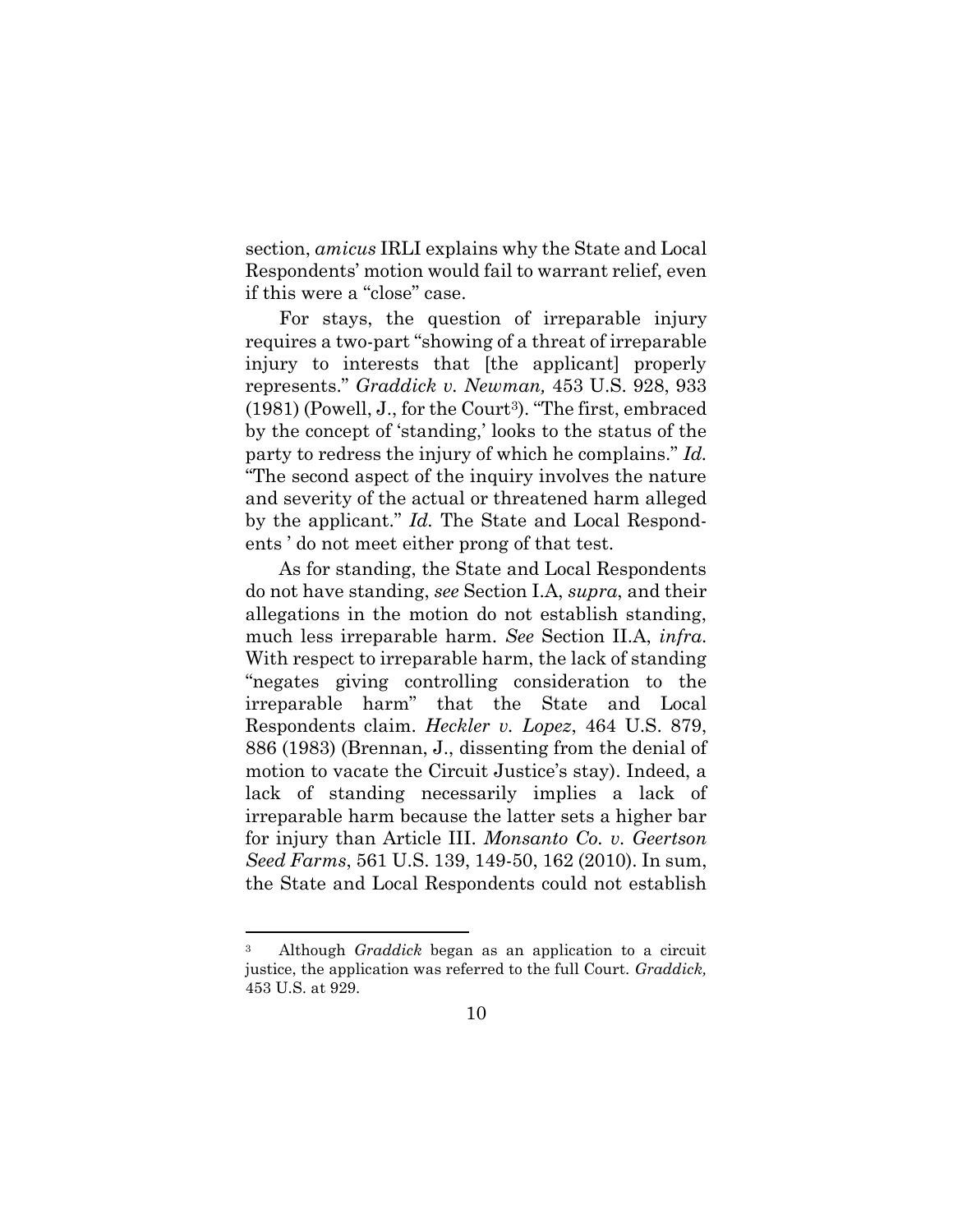that the balance of equities tips in their favor, even if that were relevant under *Hollingsworth*.

## <span id="page-22-0"></span>**A. The State and Local Respondents' disjointed factual allegations do not establish irreparable harm.**

Most of the harms that the State and Local Respondents identify befall third-party residents, and the State and Local Respondents lack *parens patriae* standing to press these harms against the Government. *Alfred L. Snapp,* 458 U.S. at 610 n.16. But even for the nonobvious harms to the State and Local Respondents themselves, the evidence is insufficient.

The motion's evidence is not only disjointed and self-contradicting but also conflicts with judicially noticeable facts and laws:

- The motion claims that affected residents work in "essential industries [such as] providing healthcare, preparing and delivering food to residences, cleaning hospitals and public spaces, and caring for the sick or aging," Mot. at 21, but somehow lack healthcare, notwithstanding the "employer mandate" in the Affordable Care Act. *See Nat'l Fed'n of Indep. Business v. Sebelius*, 567 U.S. 519, 539 (2012) ("[m]any individuals will receive the required coverage through their employer").
- The motion seeks to protect the unemployed as well as essential workers, without acknowledging the disconnect between those two sets of injuries.
- The motion focuses on essential workers and the unemployed without acknowledging that overall mortality from Covid-19 falls disproportionately on the elderly and those with pre-existing medical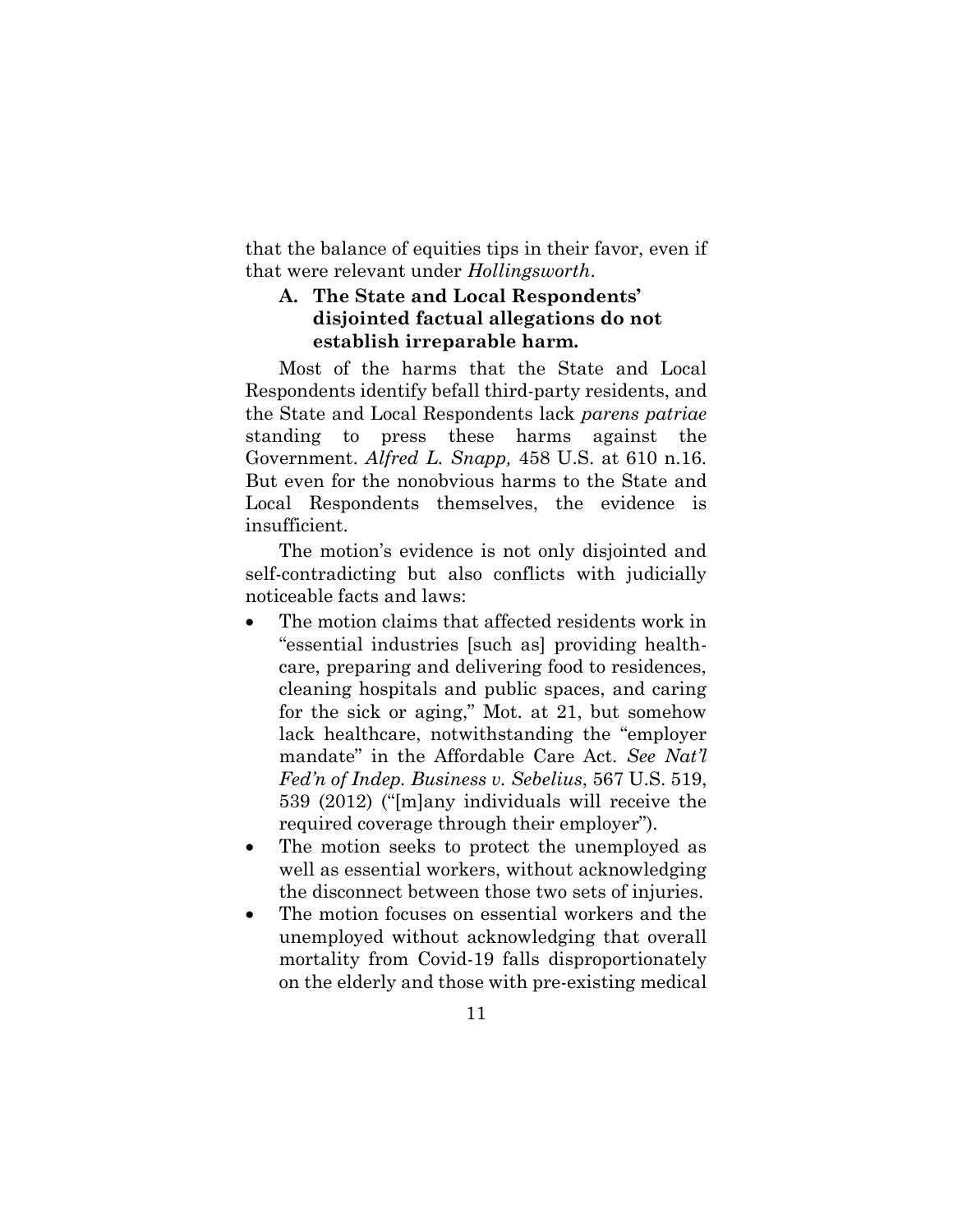problems — such as those with chronic lung disease, serious heart conditions, severe obesity, or chronic kidney disease undergoing dialysis that make them unlikely to be workers, much less workers in essential industries. *See* CDC, Coronavirus Disease 2019 (COVID-19): Older Adults ("8 out of 10 deaths reported in the U.S. have been in adults 65 years old and older");<sup>4</sup> CDC, Coronavirus Disease 2019 (COVID-19): People Who Are at Higher Risk for Severe Illness.<sup>5</sup>

• The motion provides data on "noncitizens" who work in essential industries, Mot. at 21, but fails to break that data down into relevant subsets of noncitizens who might be affected by the Rule.

While some of these flaws in the motion's evidentiary basis might be correctable — for example, the number of noncitizens actually affected by the Rule in relevant industries — a movant bears the burden to establish standing and irreparable harm. The State and Local Respondents have not met that burden.

## <span id="page-23-0"></span>**B. Invoking the current Covid-19 emergency does not aid the State and Local Respondents.**

The motion attempts to leverage the Covid-19 emergency for relief, but the State and Local Respondents petition the wrong branch of government: "policy arguments are more properly

Available at [https://www.cdc.gov/coronavirus/2019](https://www.cdc.gov/coronavirus/2019-ncov/need-extra-precautions/older-adults.html) [ncov/need-extra-precautions/older-adults.html](https://www.cdc.gov/coronavirus/2019-ncov/need-extra-precautions/older-adults.html) (last visited April 20, 2020).

Available at [https://www.cdc.gov/coronavirus/2019](https://www.cdc.gov/coronavirus/2019-ncov/need-extra-precautions/people-at-higher-risk.html) [ncov/need-extra-precautions/people-at-higher-risk.html](https://www.cdc.gov/coronavirus/2019-ncov/need-extra-precautions/people-at-higher-risk.html) (last visited April 20, 2020).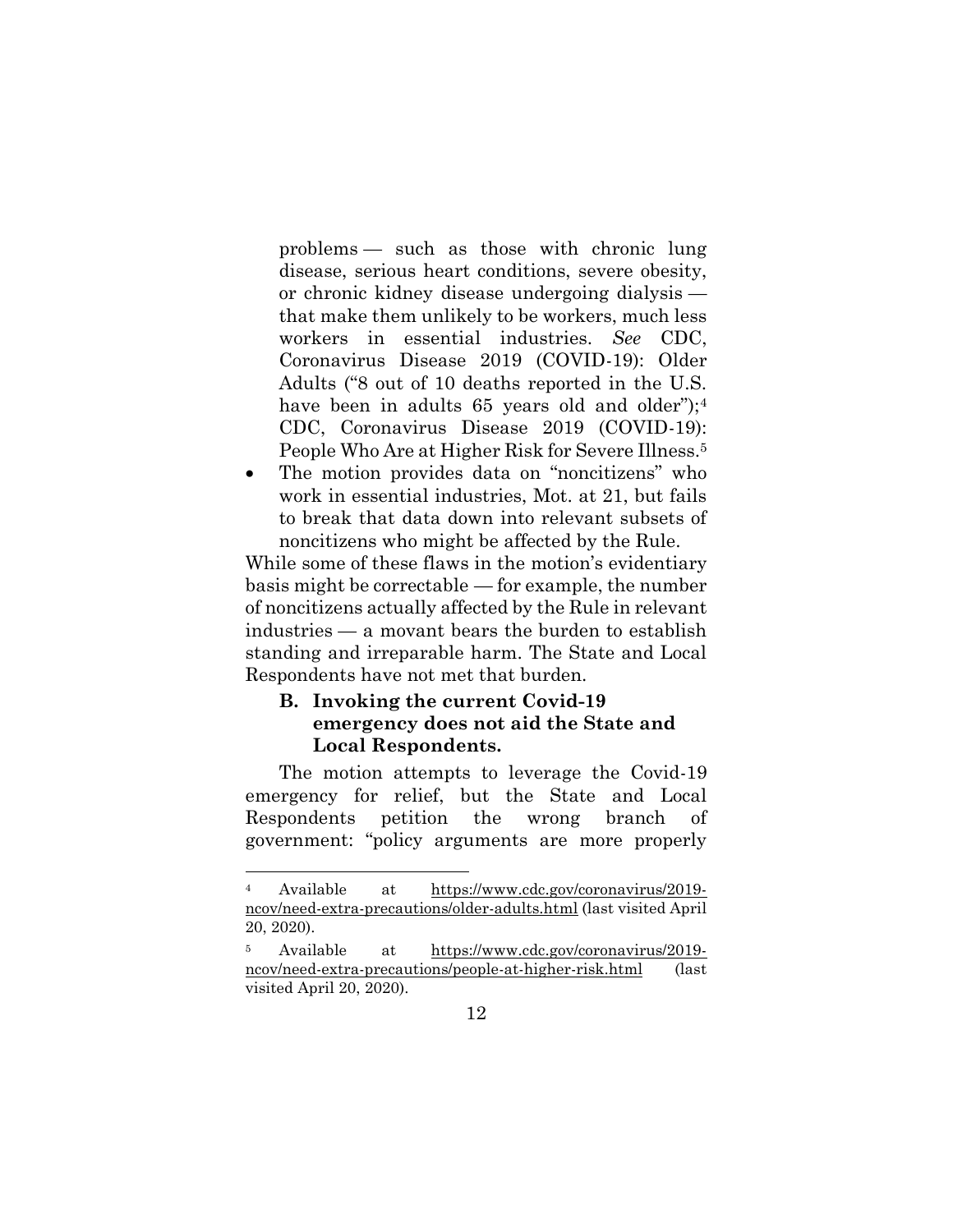addressed to legislators or administrators, not to judges." . *Chevron*, 467 U.S. at 864. Congress holds the power here, except where Congress has delegated its emergency powers to the President.

# **1. The NEA delegates unreviewable emergency authority to the President.**

By invoking the President's Covid-19 emergency, the State and Local Respondents ask this Court to delve into an area that the NEA leaves to Congress and the President, under "a textually demonstrable constitutional commitment of the issue to a coordinate political department" and "a lack of judicially discoverable and manageable standards for resolving [the case]." *Vieth v. Jubelirer,* 541 U.S. 267, 277-78 (2004) (interior quotation marks omitted). As the only unelected branch of government, courts are the *least* fit to answer such questions: "making judges supreme arbiters in political controversies … [would] dethrone [the people] and [make them] lose one of their … invaluable birthrights." *Luther v. Borden,* 48 U.S. 1, 52-53 (1849). Whatever sympathy the motion elicits, the relief requested belongs to the political branches to consider.

The NEA provides the President with unfettered discretion to *declare* an emergency, subject only to the power of Congress to *terminate* an emergency:

As a firm believer in a strong Presidency and Executive flexibility, I could not support this bill if it would impair any of the rightful constitutional powers of the President. [The bill] will have no impact on the flexibility to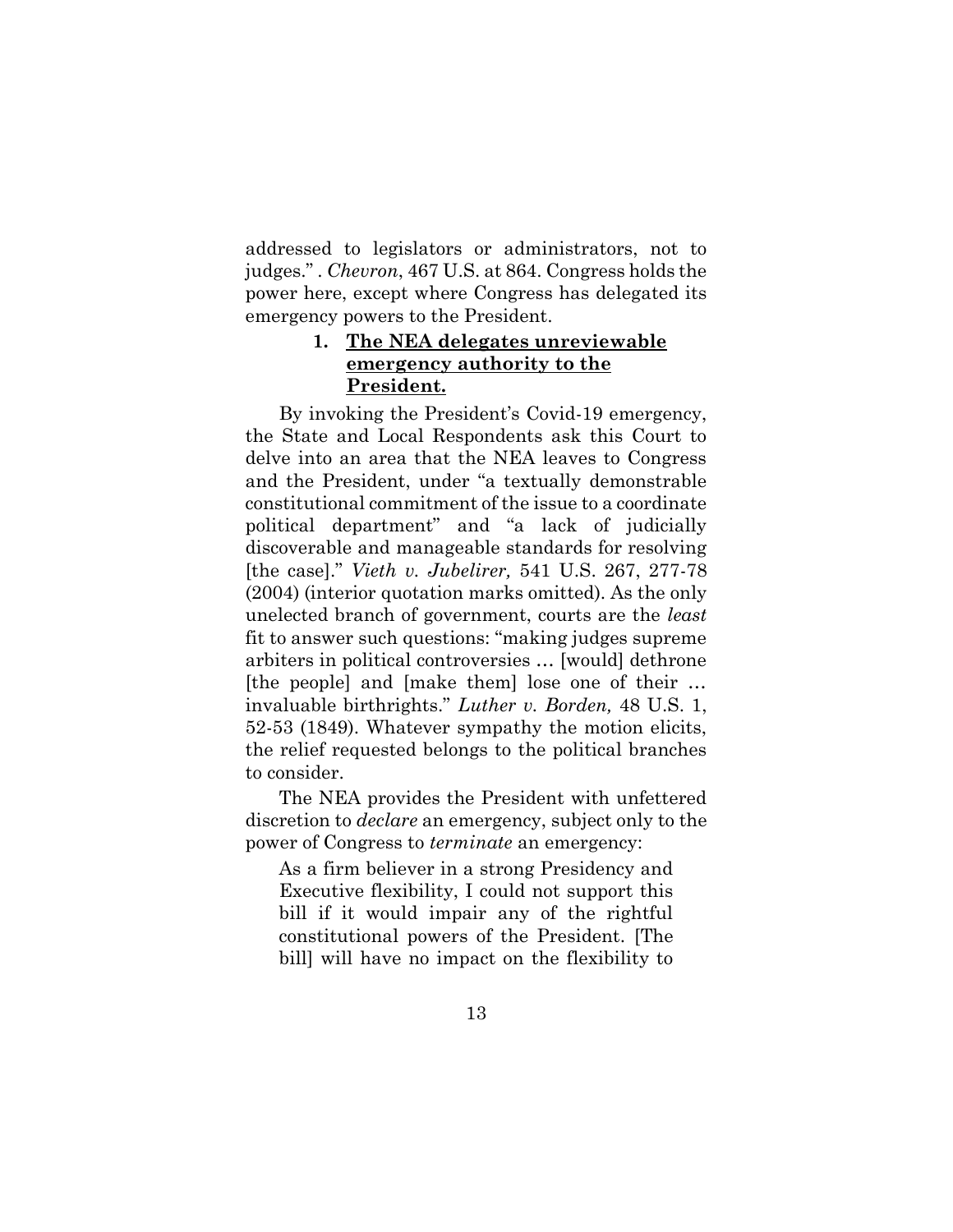declare a national emergency and to quickly respond if the necessity arises.

121 CONG. REC. 27,632, 27,636 (Sept. 4, 1975) (Rep. Hutchinson), *reprinted in* S. Comm. on Gov't Operations & the Special Comm. on Nat'l Emergencies and Delegated Emergency Powers, 94th Cong., 2d Sess., The National Emergencies Act Source Book: Legislative History, Texts, and Other Documents, at 252-53 (1976) (hereinafter, "NEA Source Book"); 121 CONG. REC. 27,632, 27,645 (Sept. 4, 1975) (Red. Drinan), *reprinted in* NEA Source Book, at 279 ("H.R. 3884 [has] no standard really, whatsoever, when and why the President can proclaim a national emergency"). Consistent with the statutory text, 50 U.S.C. § 1621(a), a President has full discretion to declare an emergency in the first instance.

As enacted, the NEA relied on congressional oversight,<sup>6</sup> 121 CONG. REC. 27,632, 27,636 (Sept. 4, 1975) (Rep. Moorhead), *reprinted in* NEA Source Book, at 254 ("Congress would assume the major role of reviewing and overseeing the conduct of the

<sup>6</sup> In *INS v. Chadha,* 462 U.S. 919, 946 (1983), this Court rejected the one-house veto provisions of former 8 U.S.C. § 1254(c)(2) (1982) for failing to meet the constitutional requirements of bicameralism and presentment. Following Chadha, Congress amended the NEA to replace *concurrent* resolutions with *joint* resolutions, PUB. L. NO. 99-93, § 801, 99 Stat. 405, 448 (1985); H.R. REP. NO. 99-240, at 86 (1985) (Conf. Rep.) ("Senate amendment amends the National Emergencies Act to stipulate that a national emergency may be terminated by joint resolution of the Congress," and "Conference Substitute is identical to the Senate amendment").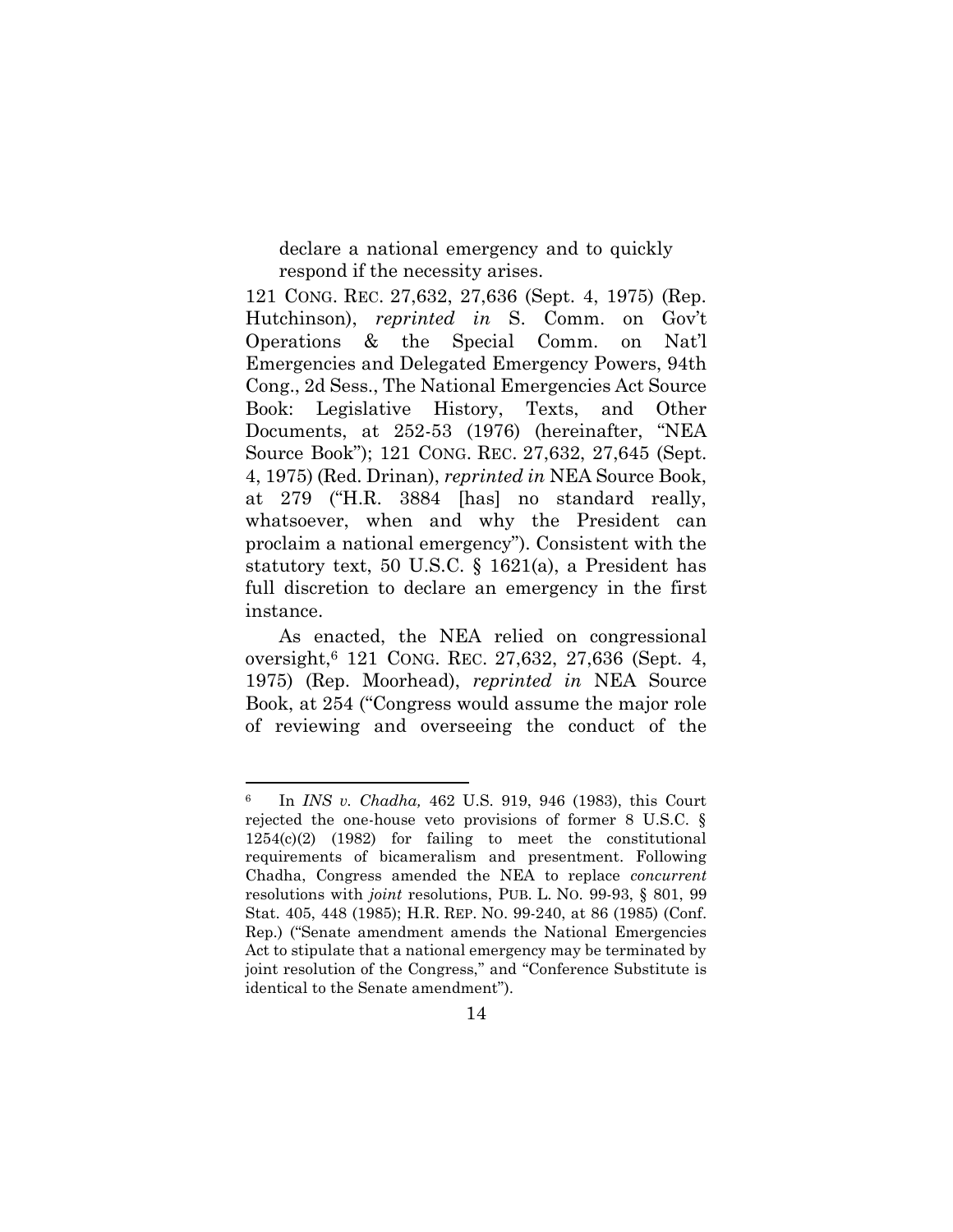Executive branch in a national emergency situation"), not on judicial review:

Unlike inherent Presidential powers which can be reviewed by the Supreme Court, emergency powers are specific legal delegations of authority to a President. The Supreme Court has generally given deference to such delegations of authority. The laws are viewed as persuasive evidence of Congressional intent that the President should be permitted special latitude during crises. Thus, *unless the Congress itself imposes controls, emergency powers shall remain largely unchecked*.

120 CONG. REC. 29,975, 29,983 (Aug. 22, 1974) (Sen. Pearson), *reprinted in* NEA Source Book, at 84-85 (emphasis added). *Amicus* IRLI respectfully submits that this Court should not entertain arguments on the President's priorities for dealing with emergencies. It falls exclusively to Congress and legislative processes to terminate or amend an emergency declared by the President.

## **2. The CARES Act makes permissible choices to protect our citizens and LPRs, and those choices are not reviewable here.**

The State and Local Respondents implicitly complain that noncitizens need certain forms of welfare because the CARES Act does not provide emergency assistance to "nonresident alien[s]." *See* PUB. L. NO. 116-136, § 6428(d)(1), 134 Stat. at \_\_\_ (pagination not available). While noncitizens theoretically could sue a relevant official over the CARES Act's exclusion of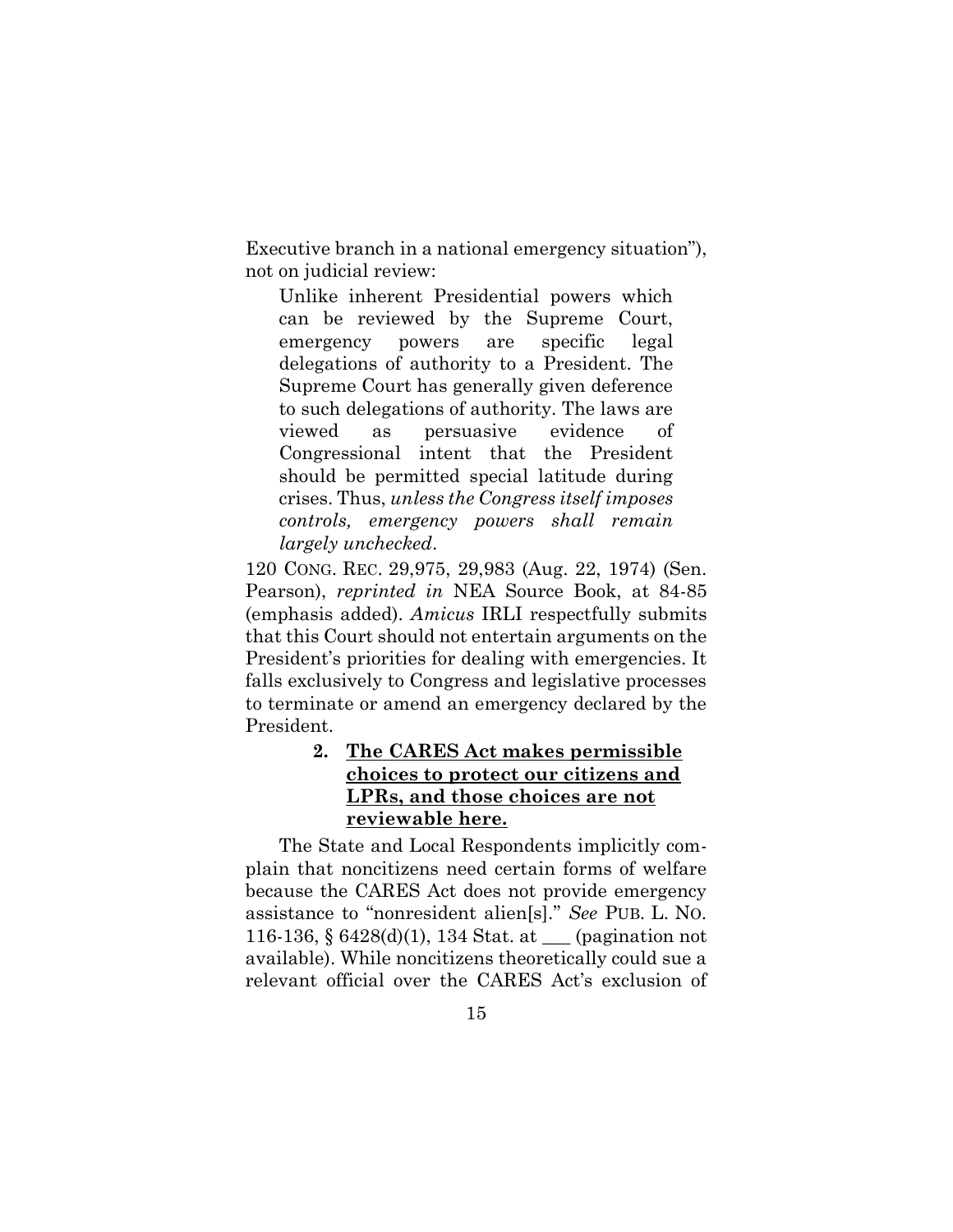nonresident aliens, two obvious barriers come to mind. First, that would be a separate lawsuit. Second, the exclusive federal power over admitting aliens and setting the terms of their residence might overcome a disparate-treatment claim. *Graham v. Richardson*, 403 U.S. 365, 376, 380 (1971) (successful challenge to states' excluding resident aliens from welfare benefits as inconsistent with equal protection and exclusive federal power regarding aliens). While the State and Local Respondents and the nonresident aliens whom they purport to represent are free to petition Congress with their concerns, U.S. CONST. amend. I, cl. 6, this Court has no warrant to review the CARES Act here.

### <span id="page-27-0"></span>**C. The relief requested is inconsistent with administrative law.**

The State and Local Respondents note impatiently — that DHS has not responded to a March 6, 2020, letter from the States' attorneys general sent to request a temporary halt to the Rule. Mot. at 12.<sup>7</sup> On March 13, 2020, DHS issued guidance that provides relief with respect to Covid-19 and the public-charge rule, *id.* at 12-13, but the States' attorneys general wrote again on March 19, 2020, to advise DHS that the relief did not address all the harms that their first letter had raised. *Id.* at 13-14 & n.27; App. 48-51. Insofar as this is largely an APA suit, the State and Local Respondents should follow the APA process, and that process does not support relief here.

<sup>7</sup> Agencies within the City of New York sent a similar letter on March 18, 2020. *Id.*; App. 226-29.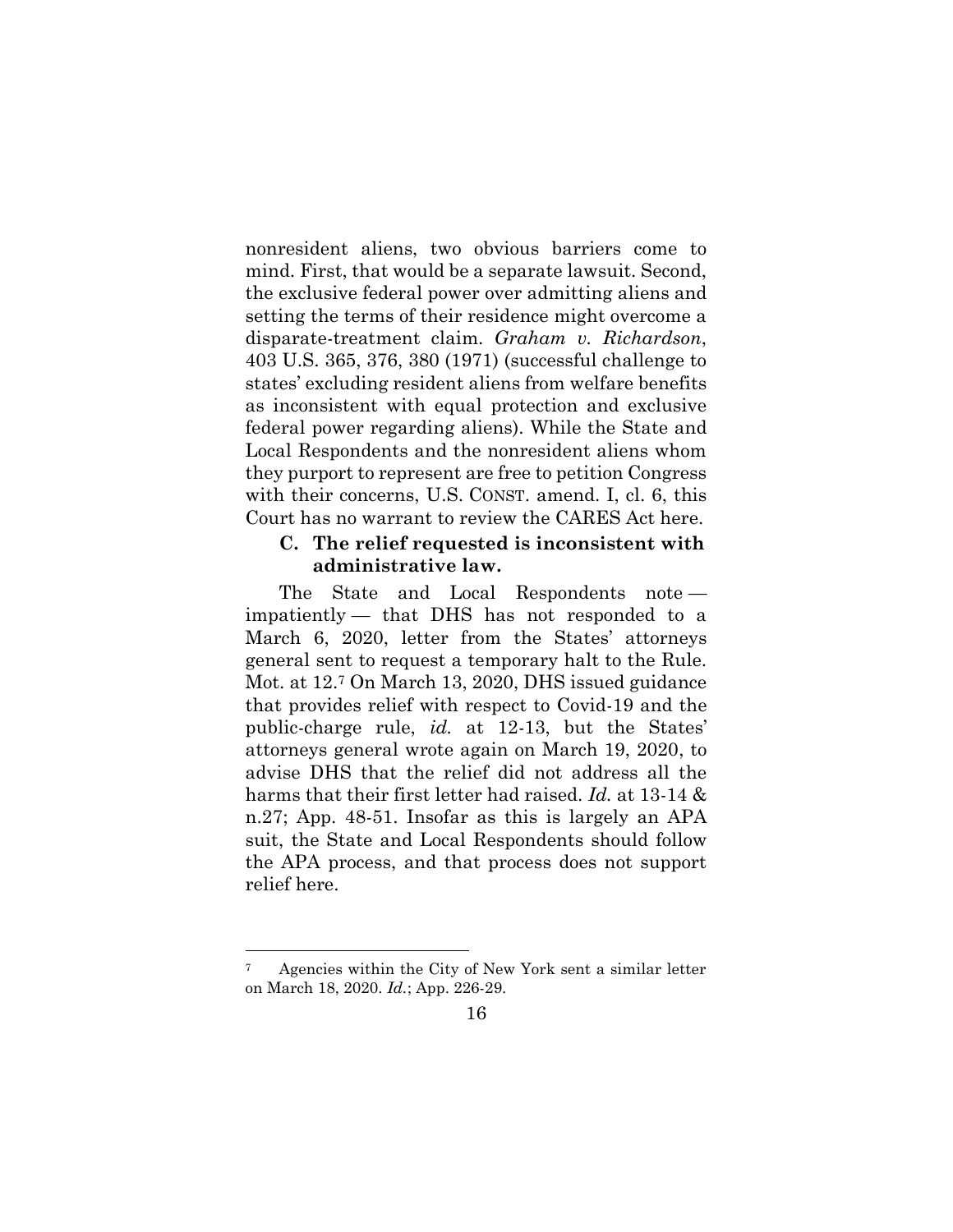The APA expressly allows the public to send such letters to petition an agency to amend, promulgate, or repeal a rule. 5 U.S.C. § 553(e). Agency denials are normally reviewable, *Armstrong v. Exceptional Child Ctr., Inc.*, 575 U.S. 320, 336 (2015) (Breyer, J., concurring), as is action unreasonably delayed. *Telecomms. Research & Action Center v. FCC*, 750 F.2d 70, 76 (D.C. Cir. 1984) ("*TRAC*"). Since DHS has not responded directly yet, the proper response by the petitioning officials would be to challenge the inaction as unreasonable delay, but that approach holds a danger. If DHS were to issue a notice of proposed rulemaking, that could moot this litigation. *In re Int'l Union, United Mine Workers of Am.*, 231 F.3d 51, 54 (D.C. Cir. 2000). In any event, DHS has not even come close to the sort of unreasonable delay that would give the State and Local Respondents a window to compel DHS to issue an NPRM, and the Covid-19 emergency would be over before DHS finalized any new rule.

By contrast, if the State and Local Respondents ignore the process that the APA provides in § 553(e), they are effectively seeking relief based on non-record evidence that occurred after the filing of the underlying complaint. Recalling that at issue here is the APA's waiver of sovereign immunity, it warrants emphasis that APA review ordinarily follows the administrative record before the agency. *Dep't of Commerce v. New York*, 139 S.Ct. 2551, 2573-74 (2019). The State and Local Respondents have not made any showing that would fit within an exception to that rule. *Id.* This Court could reject the motion on that basis alone.